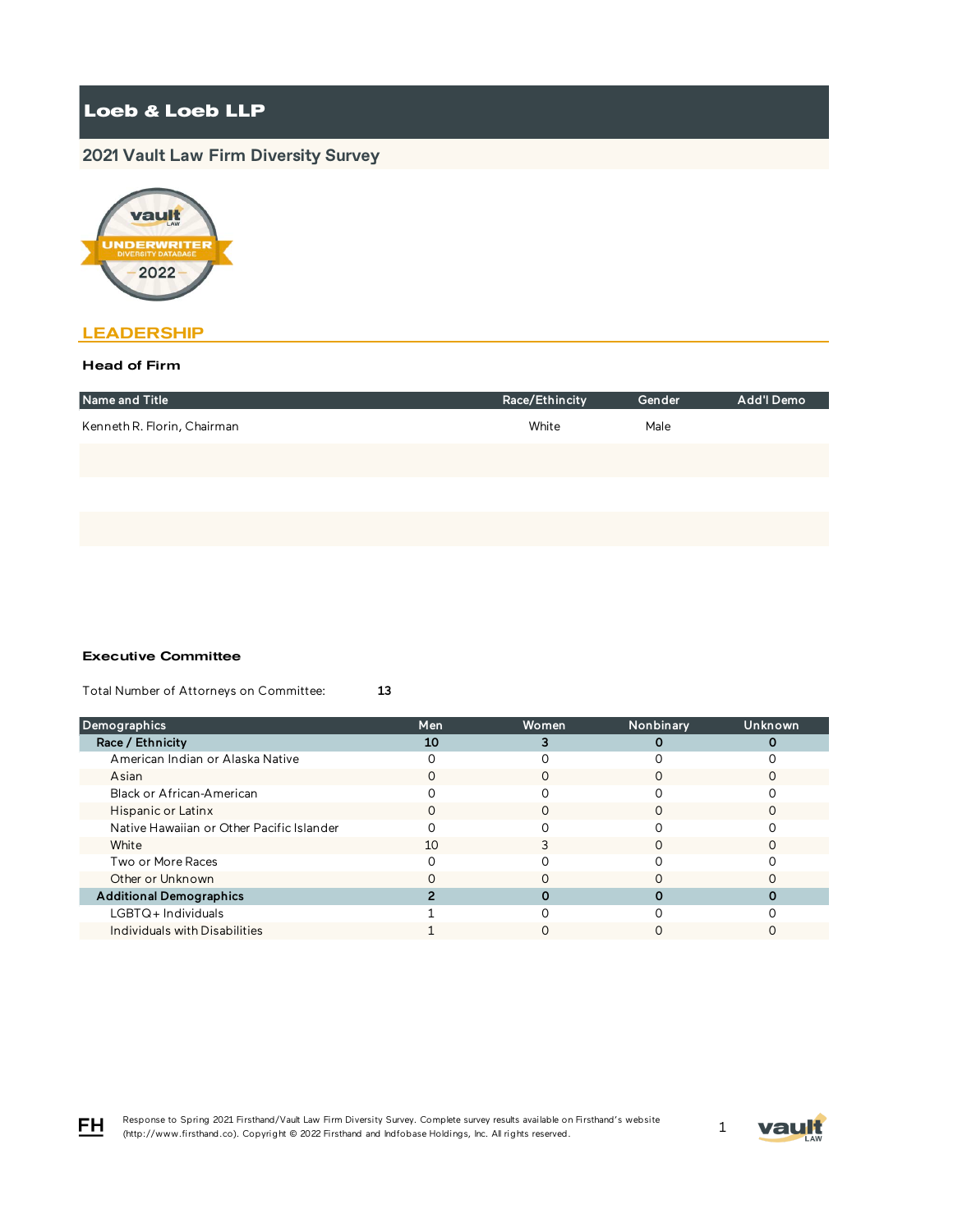## **2021 Vault Law Firm Diversity Survey**

### DEI Professional

Yes Does the firm have a chief diversity officer, director of diversity, or other professional(s) leading the firm's diversity, equity, and inclusion initiatives?

| Name and Title                                     |
|----------------------------------------------------|
| Nerissa Coyle McGinn, Chief Diversity Partner      |
| Channing D. Johnson, Co-Chair, Diversity Committee |
| James D. Taylor, Co-Chair, Diversity Committee     |
|                                                    |

### DEI Committee

Does the firm have a diversity, equity, and inclusion committee or the equivalent? Yes In what year was the committee formed?

Total Number of Attorneys on DEI Committee: 26

| Demographics                              | Men | Women | Nonbinary | Unknown |
|-------------------------------------------|-----|-------|-----------|---------|
| Race / Ethnicity                          | 12  | 14    |           |         |
| American Indian or Alaska Native          |     |       |           |         |
| Asian                                     |     |       |           |         |
| Black or African-American                 |     |       |           |         |
| Hispanic or Latinx                        |     |       |           |         |
| Native Hawaiian or Other Pacific Islander |     |       |           |         |
| White                                     | 9   | h     |           |         |
| Two or More Races                         |     |       |           |         |
| Other or Unknown                          |     |       |           |         |
| <b>Additional Demographics</b>            |     |       |           |         |
| LGBTQ+Individuals                         |     |       |           |         |
| Individuals with Disabilities             |     |       |           |         |

N/A Is the firm women-owned, minority-owned, and/or LGBTQ+-owned?

Does the firm have a non-discrimination policy in the employee handbook or elsewhere in firm materials?

Yes

Response to Spring 2021 Firsthand/Vault Law Firm Diversity Survey. Complete survey results available on Firsthand's website Response to Spring 2021 Firsthand/vault Law Firm Diversity Survey. Complete survey results available on Firsthand s website<br>(http://www.firsthand.co). Copyright © 2022 Firsthand and Indfobase Holdings, Inc. All rights rese

vau

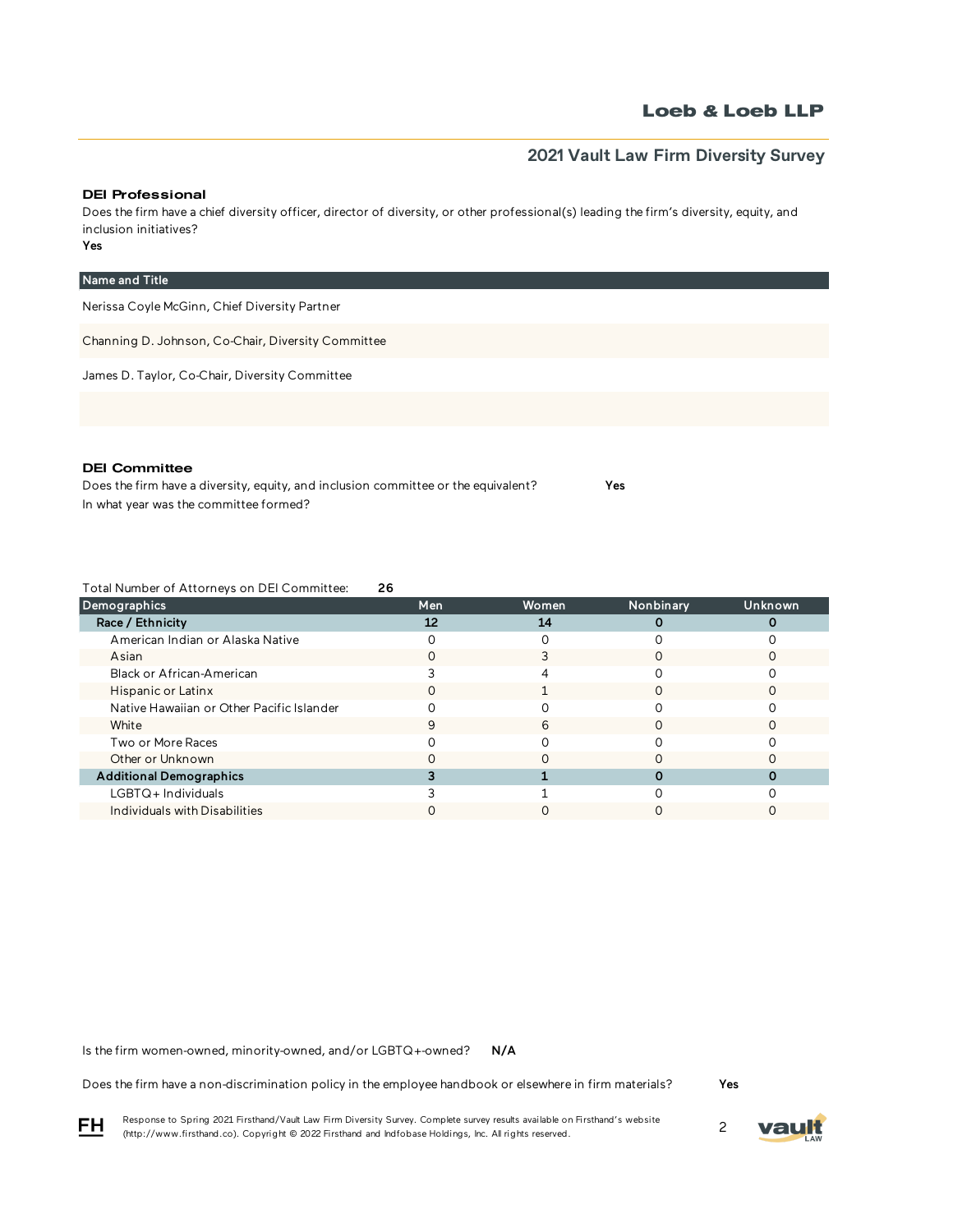## ATTORNEY DEMOGRAPHICS

### Attorney Headcount

395 Total attorneys in U.S. offices

438 Total attorneys worldwide (including all U.S. and global offices)

### U.S. Associates

FH

122 Total number of U.S.-based associates

| Demographics                              | <b>Men</b> | Women | Nonbinary | Unknown |
|-------------------------------------------|------------|-------|-----------|---------|
| Race / Ethnicity                          | 44         | 77    |           |         |
| American Indian or Alaska Native          |            |       |           |         |
| Asian                                     |            | 13    |           |         |
| Black or African-American                 |            | 6     |           |         |
| Hispanic or Latinx                        |            | 4     | ∩         |         |
| Native Hawaiian or Other Pacific Islander |            |       |           |         |
| White                                     | 35         | 50    |           |         |
| Two or More Races                         |            |       |           |         |
| Other or Unknown                          |            |       |           |         |
| <b>Additional Demographics</b>            |            |       |           |         |
| LGBTQ+Individuals                         |            |       |           |         |
| Individuals with Disabilities             |            |       |           |         |

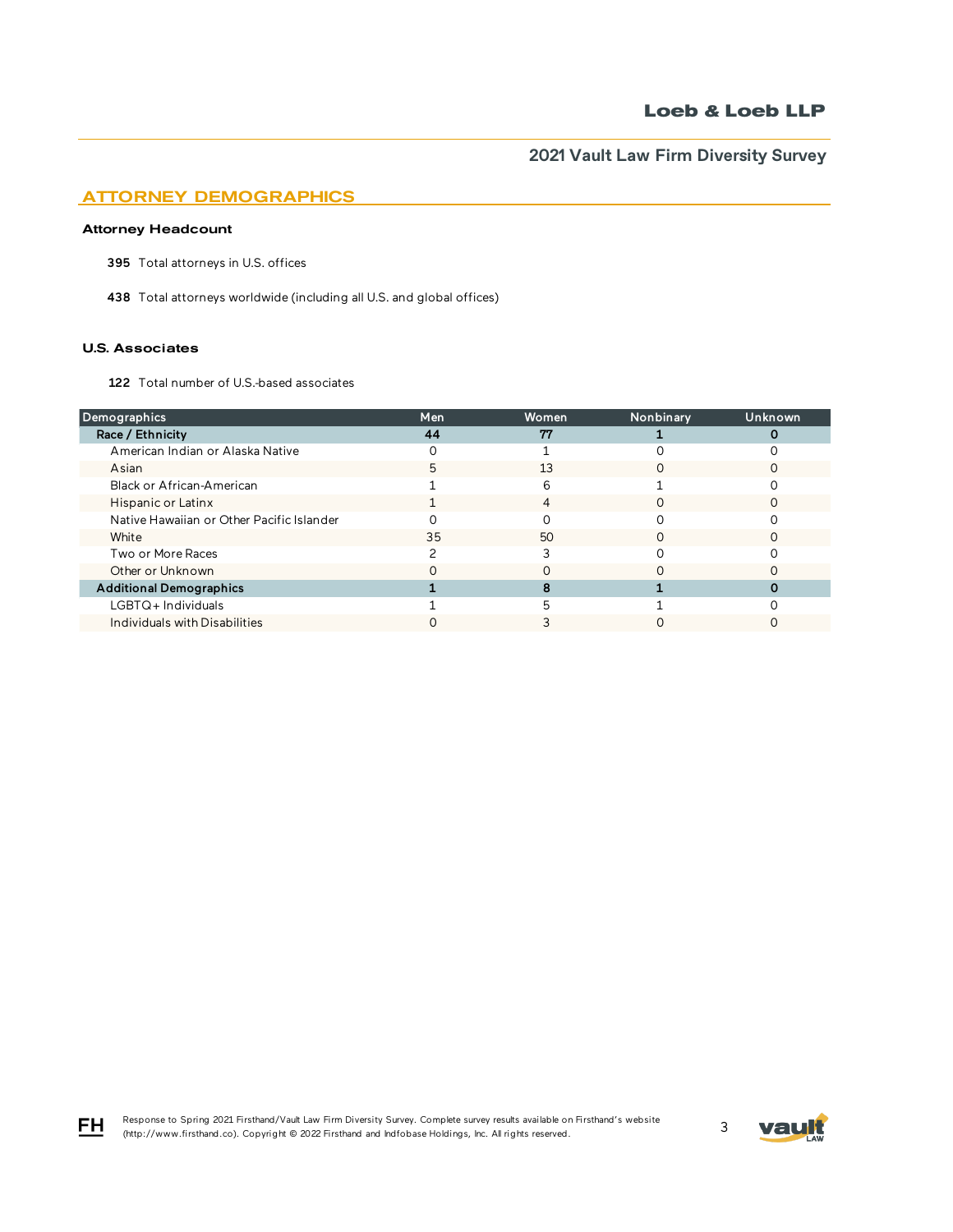# **2021 Vault Law Firm Diversity Survey**

## U.S. Equity Partners

84 Total Equity Partners

| Demographics                              | <b>Men</b> | Women | Nonbinary | Unknown |
|-------------------------------------------|------------|-------|-----------|---------|
| Race / Ethnicity                          | 71         | 13    |           |         |
| American Indian or Alaska Native          |            |       |           |         |
| Asian                                     |            |       |           |         |
| Black or African-American                 |            |       |           |         |
| Hispanic or Latinx                        |            | O     |           |         |
| Native Hawaiian or Other Pacific Islander |            |       |           |         |
| White                                     | 67         | 12    |           |         |
| Two or More Races                         |            |       |           |         |
| Other or Unknown                          |            |       |           |         |
| <b>Additional Demographics</b>            |            |       |           |         |
| $LGBTQ+$ Individuals                      |            |       |           |         |
| Individuals with Disabilities             |            |       |           |         |

### U.S. Non-Equity Partners

127 Total Non-Equity Partners

| Demographics                              | <b>Men</b> | Women | Nonbinary | Unknown |
|-------------------------------------------|------------|-------|-----------|---------|
| Race / Ethnicity                          | 85         | 42    |           |         |
| American Indian or Alaska Native          |            |       |           |         |
| Asian                                     |            | 5     |           |         |
| Black or African-American                 |            | 5     |           |         |
| Hispanic or Latinx                        |            |       |           |         |
| Native Hawaiian or Other Pacific Islander |            |       |           |         |
| White                                     | 80         | 31    |           |         |
| Two or More Races                         |            |       |           |         |
| Other or Unknown                          |            |       |           |         |
| <b>Additional Demographics</b>            |            |       |           |         |
| LGBTQ+ Individuals                        |            |       |           |         |
| Individuals with Disabilities             |            |       |           |         |

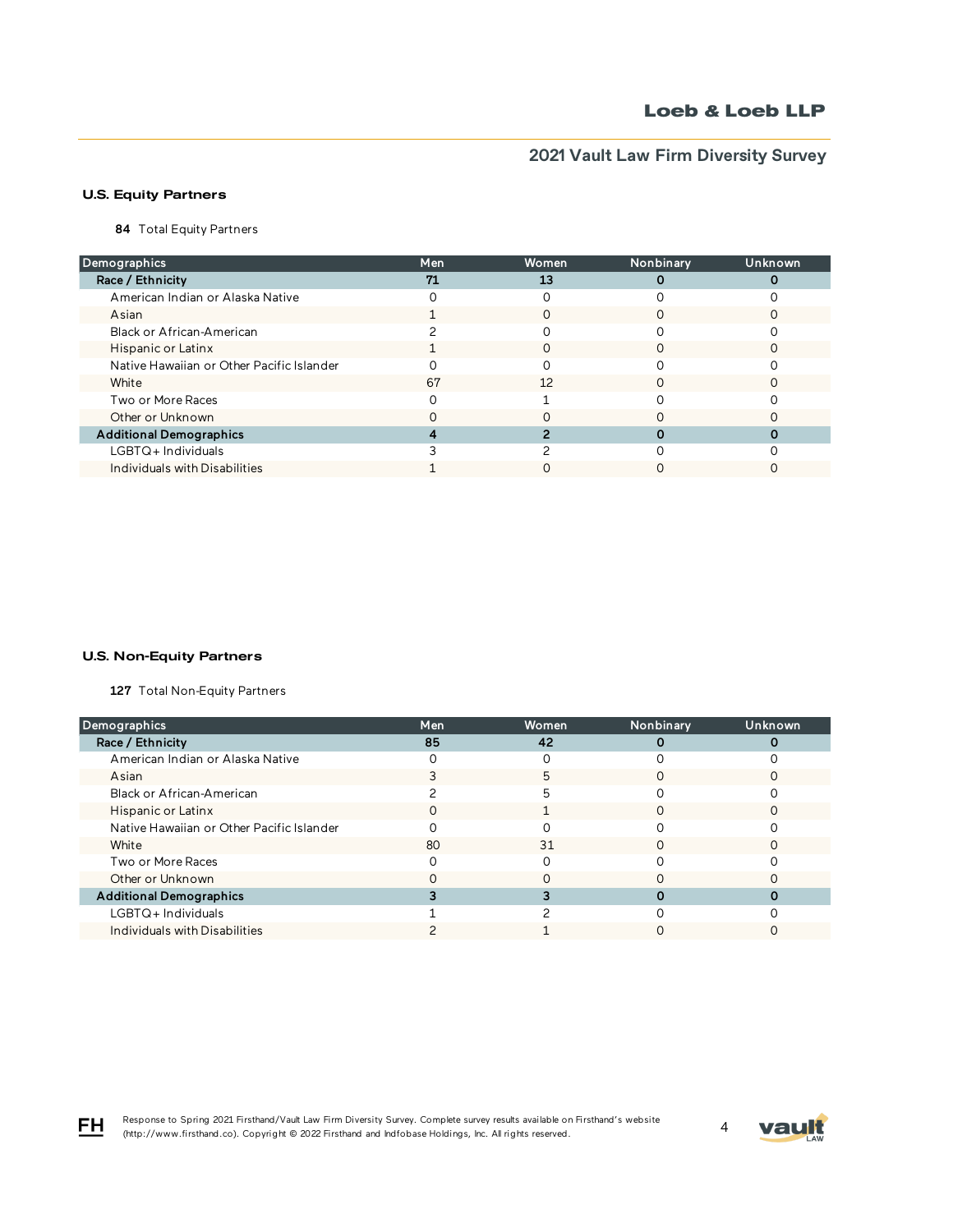# **2021 Vault Law Firm Diversity Survey**

## U.S. Counsel / Of Counsel

52 Total Counsel / Of Counsel

| Demographics                              | <b>Men</b> | Women | Nonbinary | Unknown |
|-------------------------------------------|------------|-------|-----------|---------|
| Race / Ethnicity                          | 22         | 30    |           |         |
| American Indian or Alaska Native          |            |       |           |         |
| Asian                                     |            | 4     |           |         |
| Black or African-American                 |            |       |           |         |
| Hispanic or Latinx                        | $\left($   | O     | O         |         |
| Native Hawaiian or Other Pacific Islander |            |       |           |         |
| White                                     | 19         | 26    |           |         |
| Two or More Races                         |            |       |           |         |
| Other or Unknown                          |            |       |           |         |
| <b>Additional Demographics</b>            |            |       |           |         |
| LGBTQ+Individuals                         |            |       |           |         |
| Individuals with Disabilities             |            |       |           |         |

#### U.S. Non-Partner-Track Attorneys

7 Total Non-Partner-Track Attorneys

| Demographics                              | <b>Men</b> | Women | Nonbinary | Unknown |
|-------------------------------------------|------------|-------|-----------|---------|
| Race / Ethnicity                          |            | 6     |           |         |
| American Indian or Alaska Native          |            |       |           |         |
| Asian                                     |            |       |           |         |
| Black or African-American                 |            |       |           |         |
| Hispanic or Latinx                        |            |       |           |         |
| Native Hawaiian or Other Pacific Islander |            |       |           |         |
| White                                     |            | 4     | ∩         |         |
| Two or More Races                         |            |       |           |         |
| Other or Unknown                          |            |       |           |         |
| <b>Additional Demographics</b>            |            |       |           |         |
| $LGBTQ+$ Individuals                      |            |       |           |         |
| Individuals with Disabilities             |            |       |           |         |

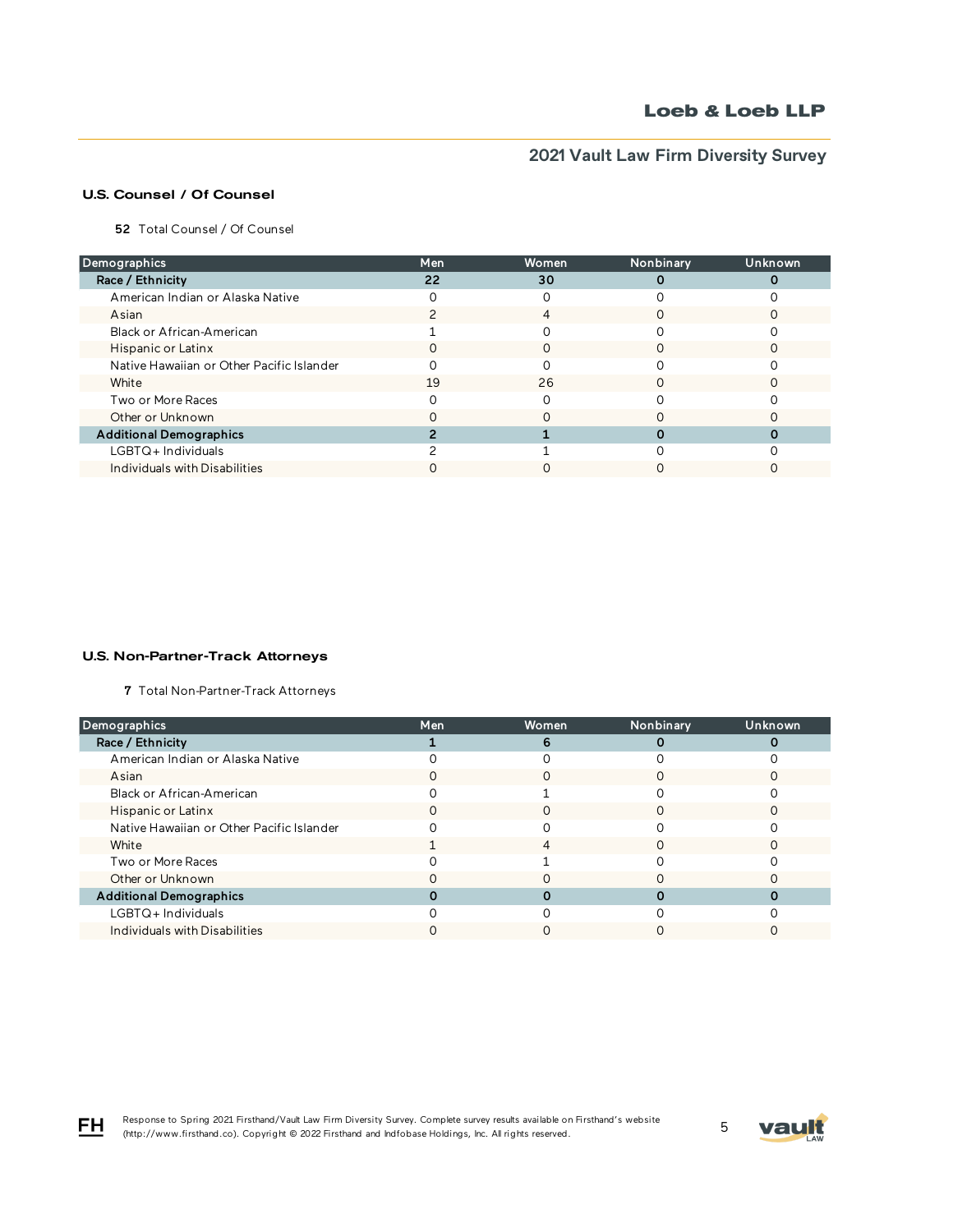# **2021 Vault Law Firm Diversity Survey**

## U.S. Law Clerks

3 Total Law Clerks

| Demographics                              | Men | Women | Nonbinary | Unknown |
|-------------------------------------------|-----|-------|-----------|---------|
| Race / Ethnicity                          |     |       |           |         |
| American Indian or Alaska Native          |     |       |           |         |
| Asian                                     |     |       |           |         |
| Black or African-American                 |     |       |           |         |
| Hispanic or Latinx                        |     |       |           |         |
| Native Hawaiian or Other Pacific Islander |     |       |           |         |
| White                                     |     |       |           |         |
| Two or More Races                         |     |       |           |         |
| Other or Unknown                          |     |       |           |         |
| <b>Additional Demographics</b>            |     |       |           |         |
| LGBTQ+Individuals                         |     |       |           |         |
| Individuals with Disabilities             |     |       |           |         |

### U.S. Office Managing Partners

3 Total U.S. Office Managing Partners

| Demographics                              | Men | Women | Nonbinary | Unknown |
|-------------------------------------------|-----|-------|-----------|---------|
| Race / Ethnicity                          |     |       |           |         |
| American Indian or Alaska Native          |     |       |           |         |
| Asian                                     |     |       |           |         |
| Black or African-American                 |     |       |           |         |
| Hispanic or Latinx                        |     |       |           |         |
| Native Hawaiian or Other Pacific Islander |     |       |           |         |
| White                                     |     |       |           |         |
| Two or More Races                         |     |       |           |         |
| Other or Unknown                          |     |       |           |         |
| <b>Additional Demographics</b>            |     |       |           |         |
| LGBTQ+ Individuals                        |     |       |           |         |
| Individuals with Disabilities             |     |       |           |         |

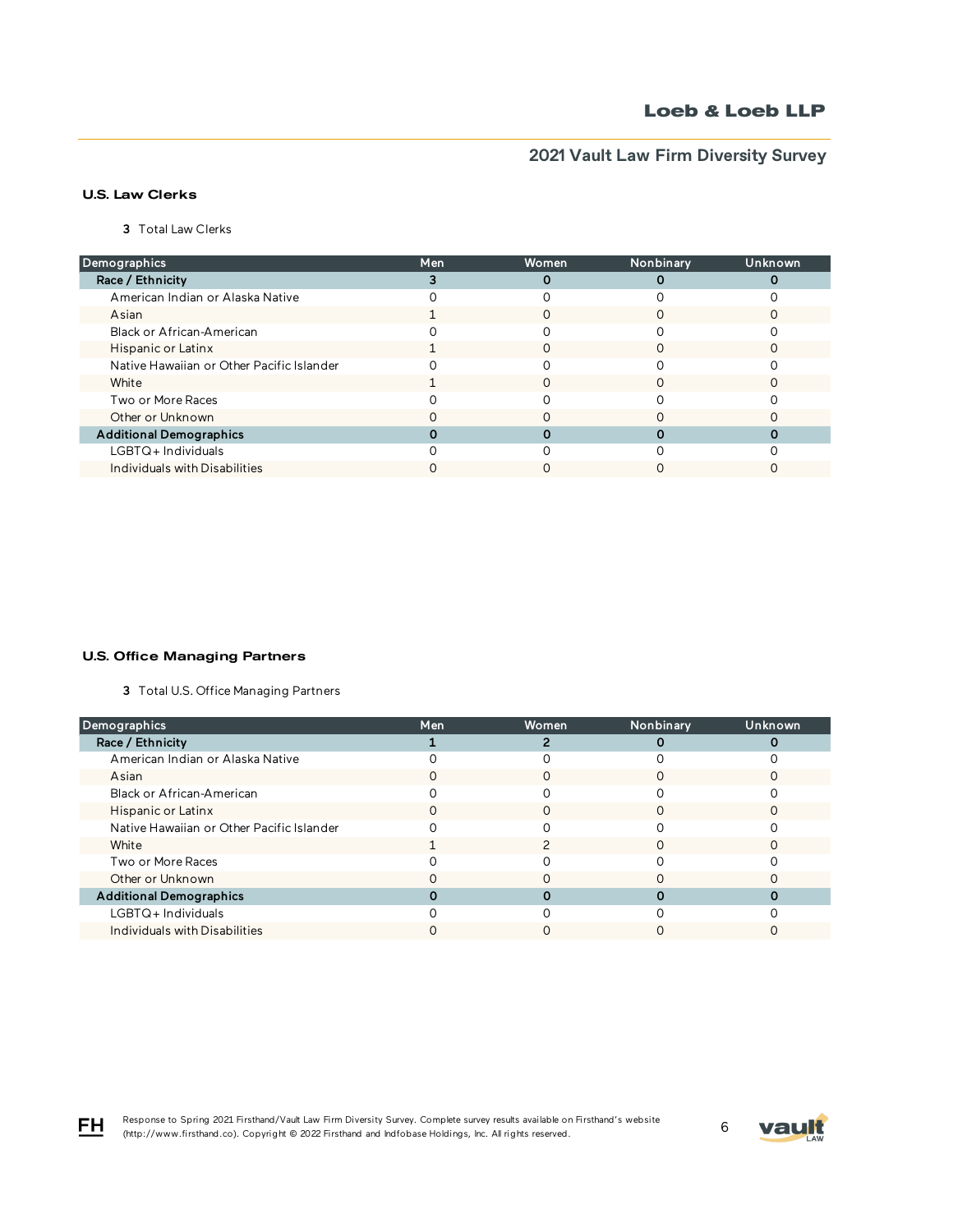# **2021 Vault Law Firm Diversity Survey**

### U.S. Hiring Committee

7 Total U.S. Hiring Committee Attorneys

| Demographics                              | <b>Men</b> | Women | Nonbinary | Unknown |
|-------------------------------------------|------------|-------|-----------|---------|
| Race / Ethnicity                          |            |       |           |         |
| American Indian or Alaska Native          |            |       |           |         |
| Asian                                     |            |       |           |         |
| Black or African-American                 |            |       |           |         |
| Hispanic or Latinx                        |            |       |           |         |
| Native Hawaiian or Other Pacific Islander |            |       |           |         |
| White                                     |            |       |           |         |
| Two or More Races                         |            |       |           |         |
| Other or Unknown                          |            |       |           |         |
| <b>Additional Demographics</b>            |            |       |           |         |
| LGBTQ+Individuals                         |            |       |           |         |
| Individuals with Disabilities             |            |       |           |         |

## FORMAL PROCESSES AND GOALS

#### **Metrics**

Does the firm provide a formal means for attorneys to voluntarily disclose any of the following?

- Yes Racial/ethnic identity
- Yes Gender identity and gender expression
- Yes Sexual orientation
- Yes Disability

### Measurement

Has the firm set formal, measurable targets for increasing diversity in recruitment, retention, promotion, and/or leadership?

No If yes, describe the firm's targets:



FH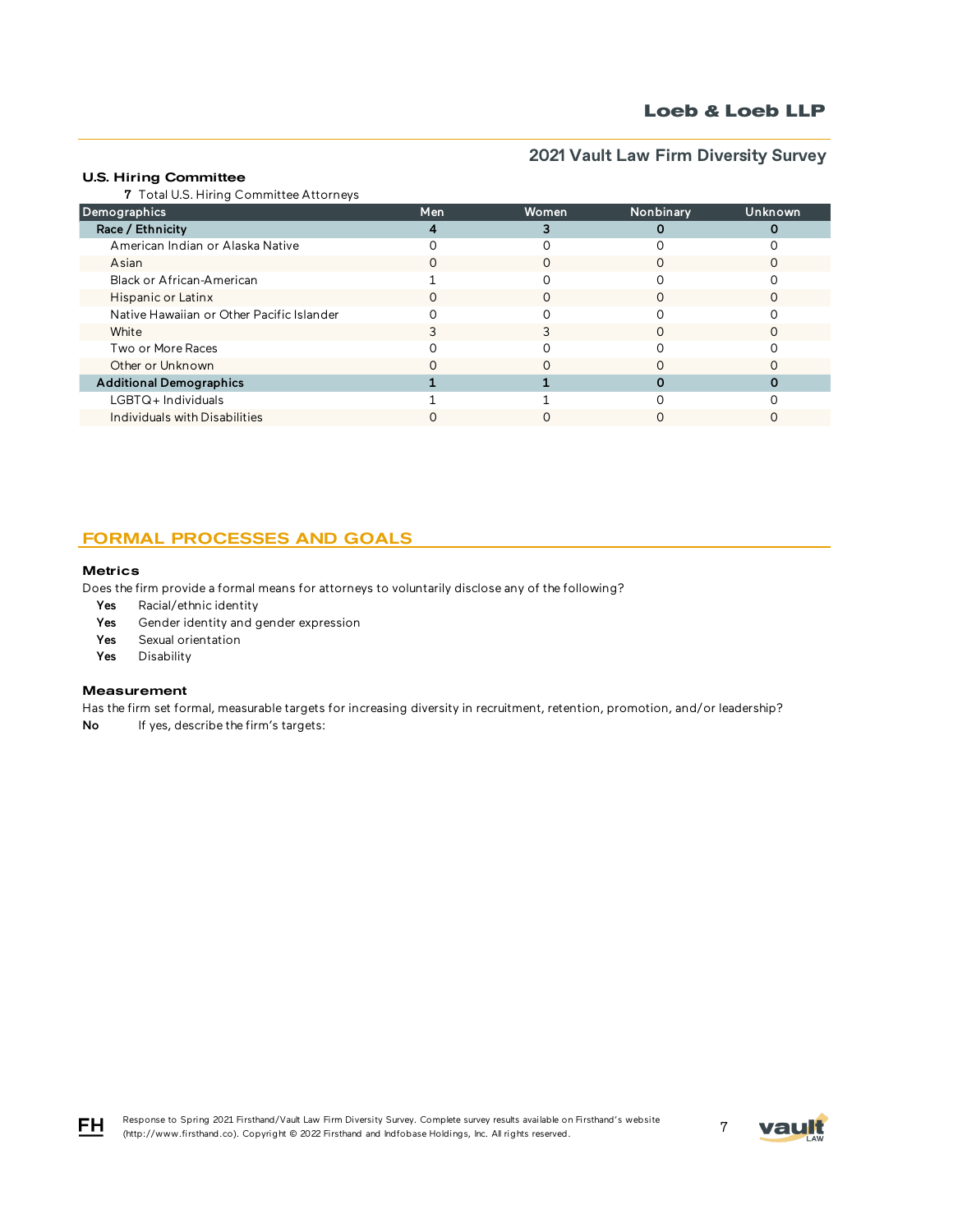## Accountability

Has the firm set formal, measurable targets for increasing diversity in recruitment, retention, promotion, and/or leadership? Yes

If yes, explain how the firm holds partners accountable for DEI achievements?

*The firm ties a component of partner compensation to diversity efforts.* 



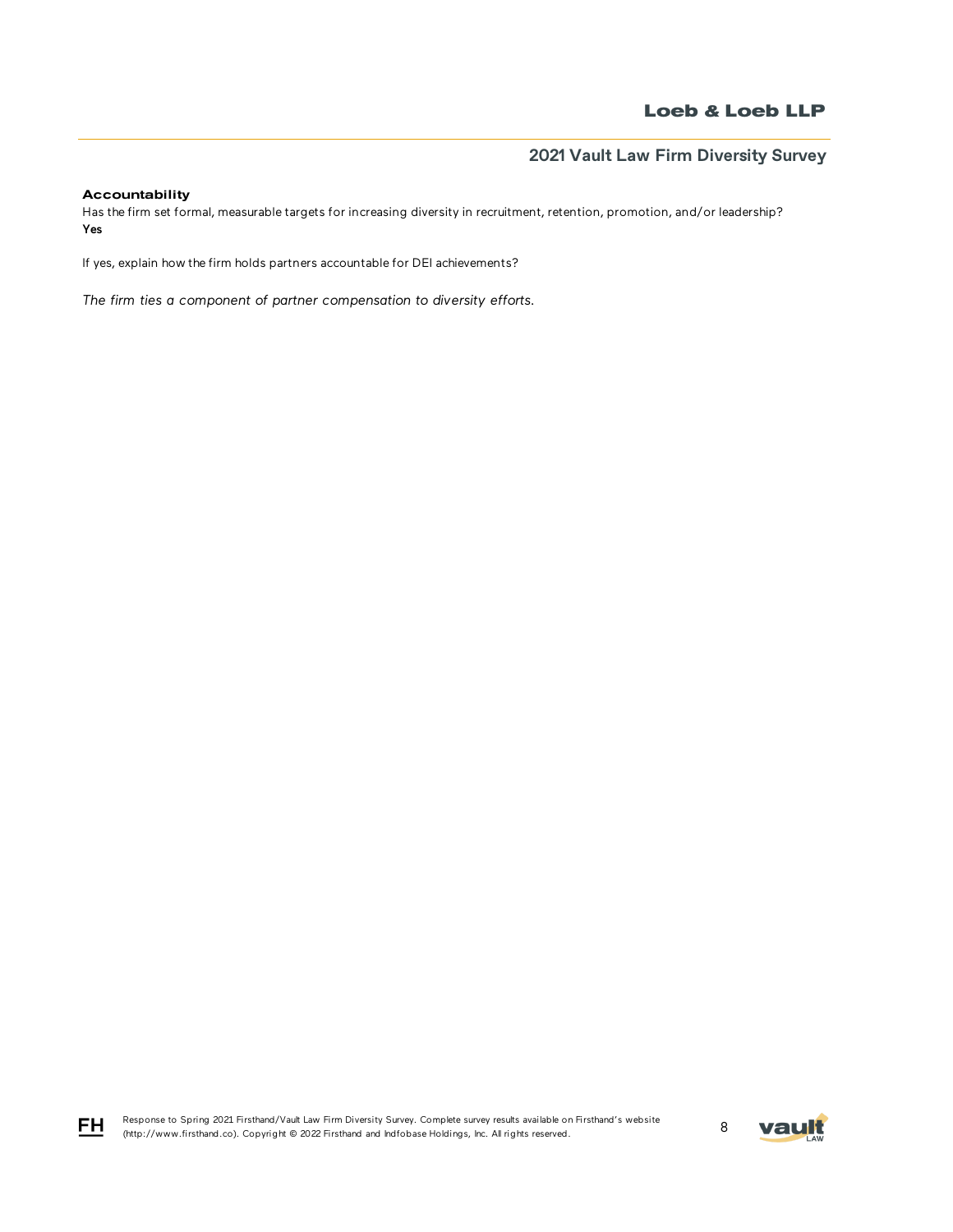### DEI Training

Which of the following steps has the firm undertaken to bolster diversity, equity, and inclusion awareness among attorneys and staff'

- Yes Provides annual DEI training that addresses implicit bias for all attorneys
- Yes Provides annual DEI training that addresses implicit bias for all attorneys and staff
- Yes Provides DEI training specifically for firm leadership/managers/department chairs
- Yes Includes DEI training in on-boarding process for new associates and/or summer associates
- Yes Retained a DEI consultant to conduct a

If applicable, descibe any other initiatives taken:



$$
\mathsf{F}\mathsf{H}
$$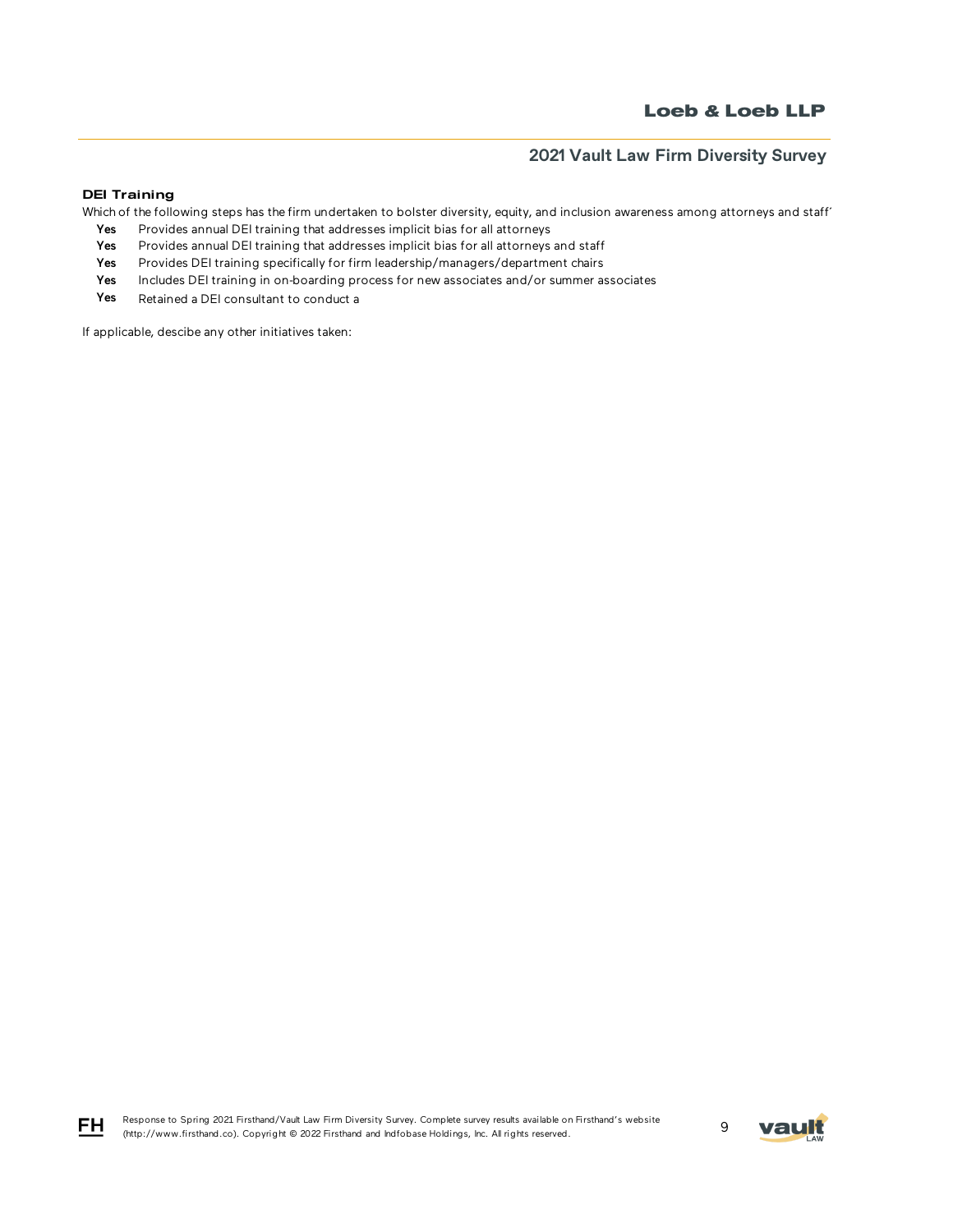## RECRUITMENT AND HIRING

### **HBCUs**

Does the firm recruit at law schools of Historically Black Colleges and Universities (HBCUs)?

If yes, which HBCUs does the firm hire from?

Law Schools

Does the firm recruit at any other law schools specifically for diversity purposes, such as institutions with significant populations of students of color? (Note that we are looking for intentional recruiting efforts to broaden the pool of applicants and extend more opportunities to diverse students.)

If yes, which law schools does the firm recruit at specifically for diversity purposes?



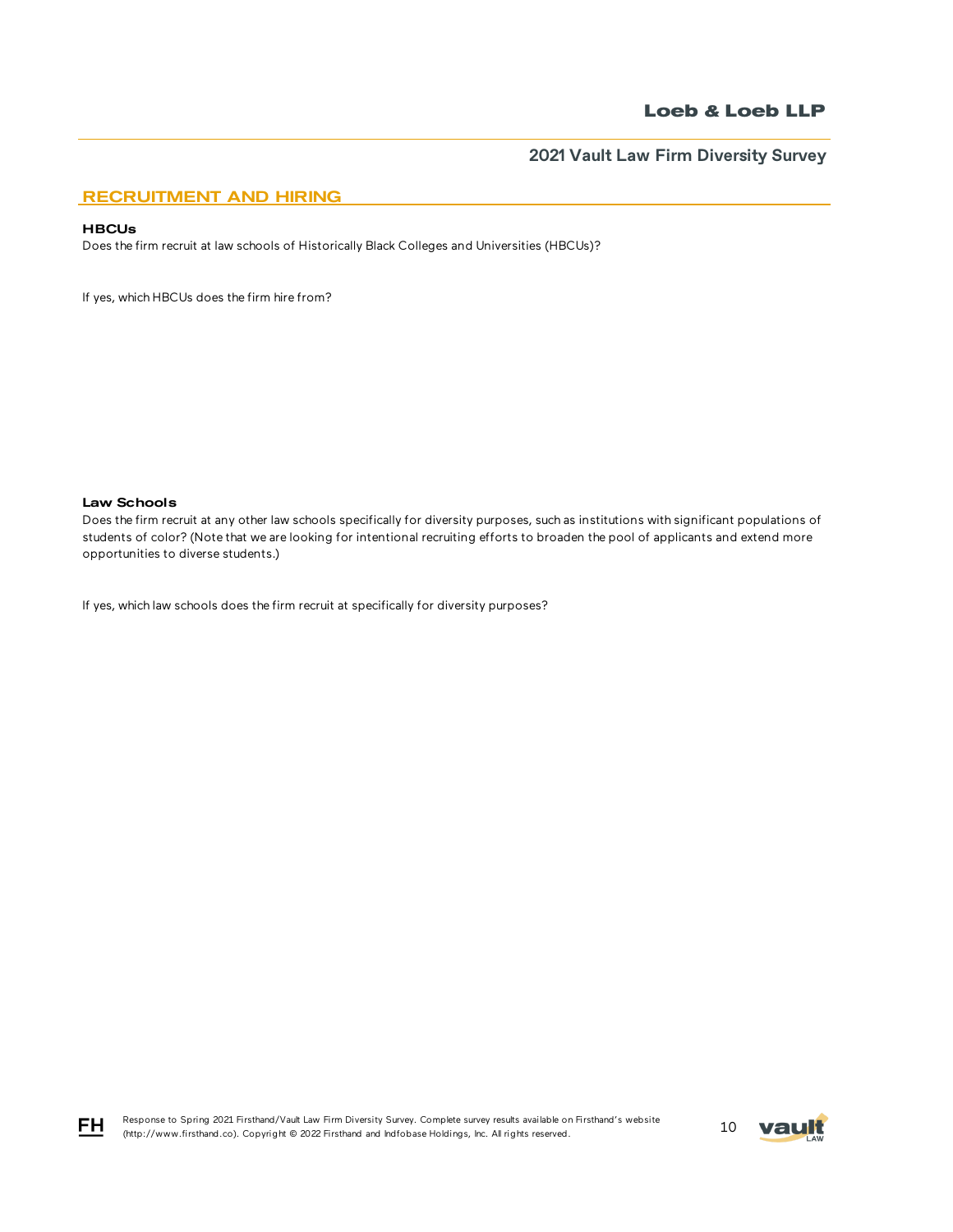# **2021 Vault Law Firm Diversity Survey**

Number awarded in 2020

### **Scholarships**

Does the firm offer scholarships, internships, or fellowships to diverse law students?

If yes, provide the following:

Description, opportunities available, and link

**Scholarships**  *Link:* 

Internships

 *Link:* 

Fellowships

 *Link:* 

FH

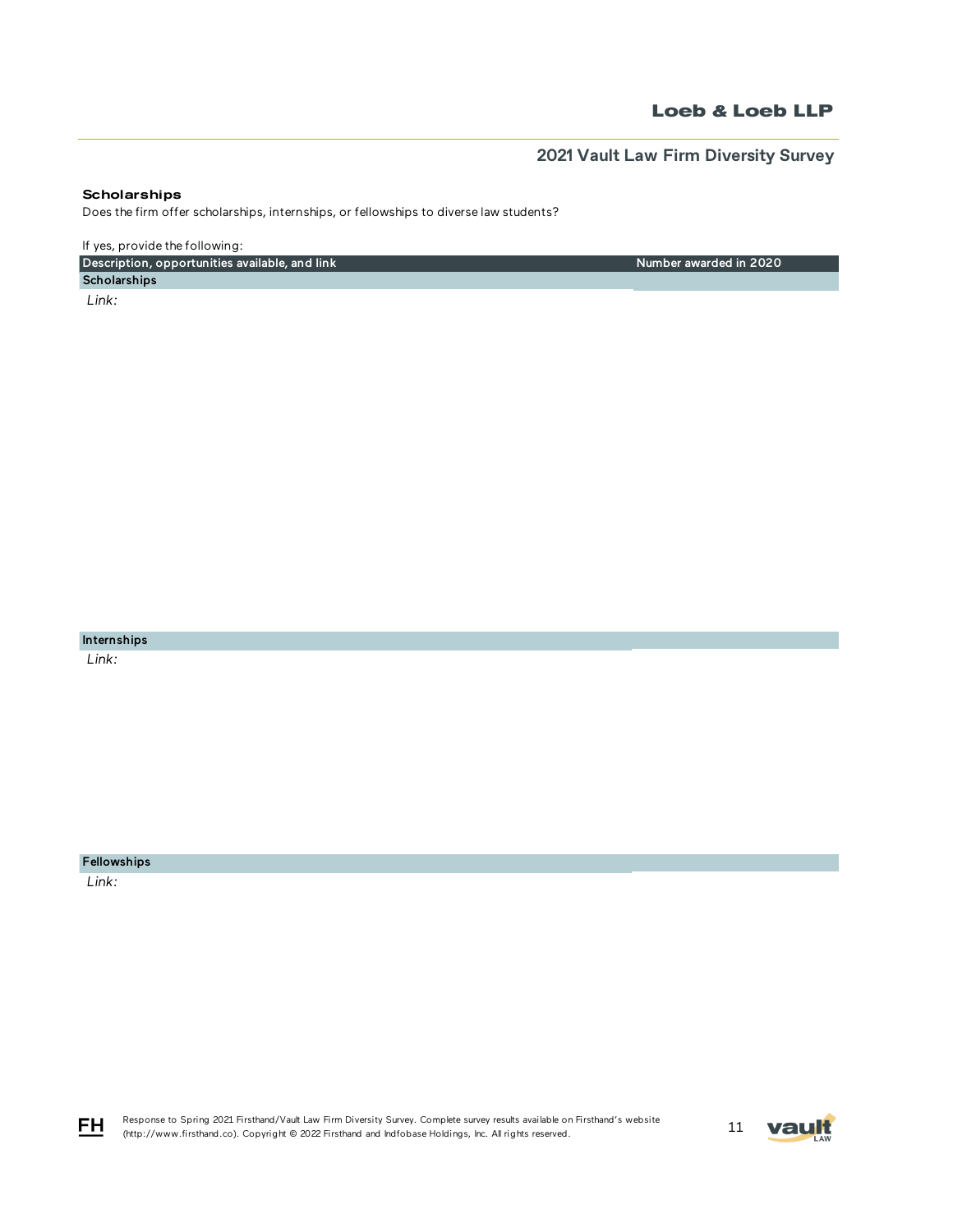**2021 Vault Law Firm Diversity Survey**

## Career Fairs

Does the firm participate in legal diversity career fairs? Yes

If yes, list the diversity career fairs in which the firm participates *Lavender Law Career Fair*

Combating Implicit Bias

What steps has the firm taken to combat implicit bias in recruiting (e.g., interview training, behavioral interview questions, blind resume review, etc.)?





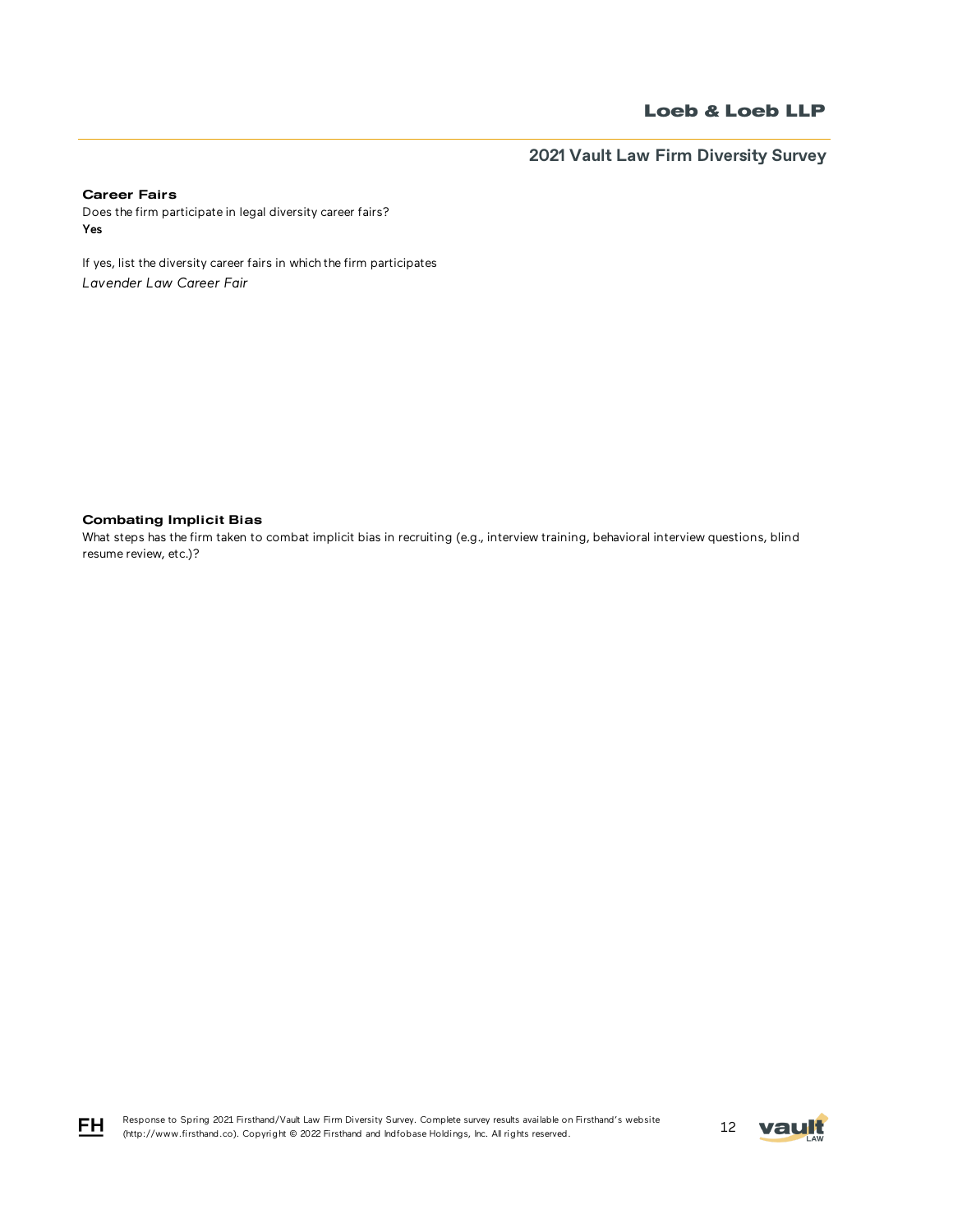## Summer Associates

In what ways does the firm support diverse summer associates (e.g., mentoring, training, events, etc.)?

Response to Spring 2021 Firsthand/Vault Law Firm Diversity Survey. Complete survey results available on Firsthand's website Response to Spring 2021 Firsthand/Vault Law Firm Diversity Survey. Complete survey results available on Firsthand's website<br>(http://www.firsthand.co). Copyright © 2022 Firsthand and Indfobase Holdings, Inc. All rights rese



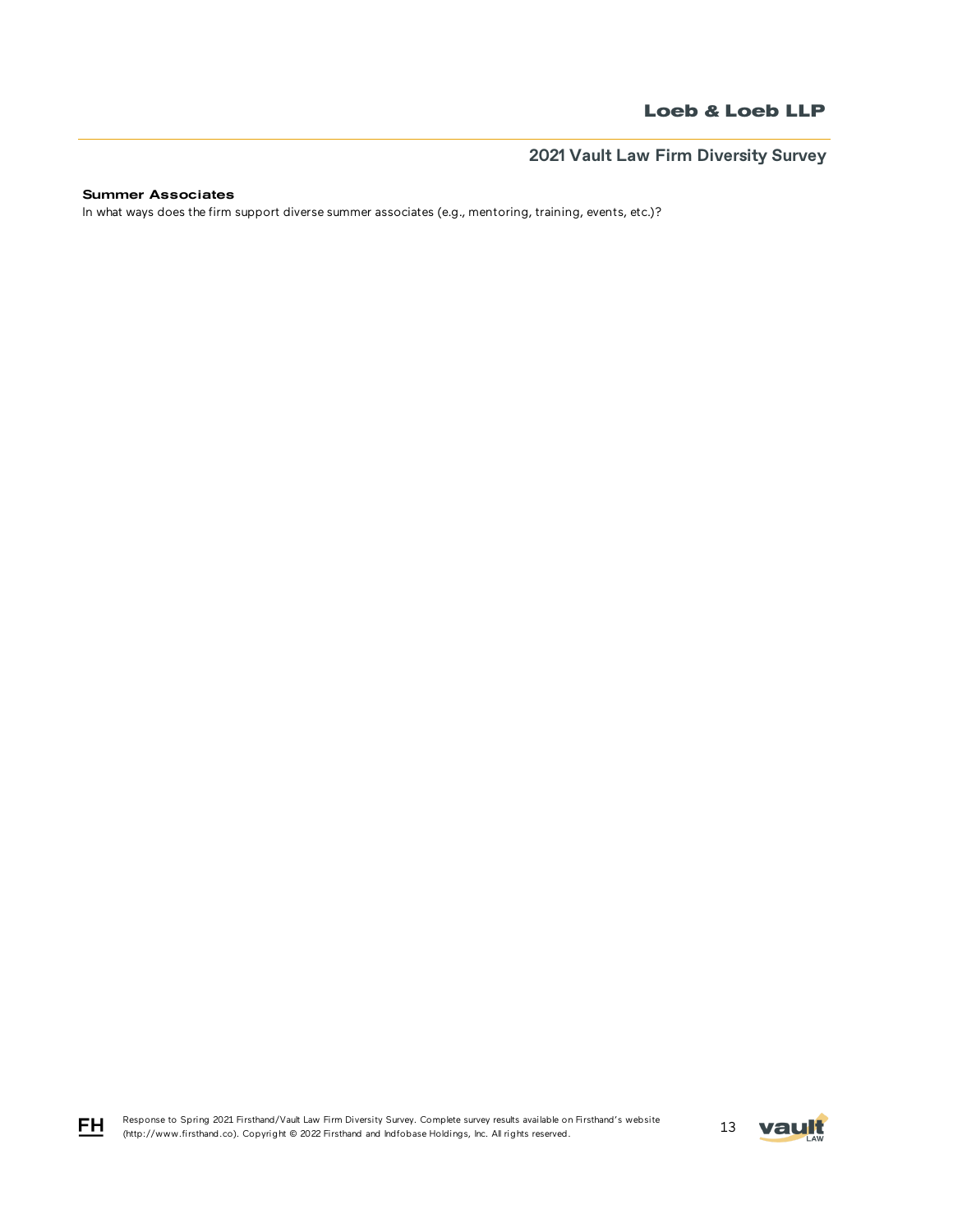## 1L Summer Associates

Does the firm hire 1L summer associates?

0 Total 1L summer associates at the firm in 2020

| Men | Women | Nonbinary | Unknown |
|-----|-------|-----------|---------|
|     | 0     |           |         |
|     |       |           |         |
|     |       |           |         |
|     |       |           |         |
|     |       |           |         |
|     |       |           |         |
|     |       |           |         |
|     |       |           |         |
|     |       |           |         |
|     |       |           |         |
|     |       |           |         |
|     |       |           |         |
|     |       |           |         |

### Diversity Program Participants

If applicable, how many of the law students who participated in the firm's 1L summer associate program in 2020 were hired through the firm's diversity scholarship/internship/fellowship program?



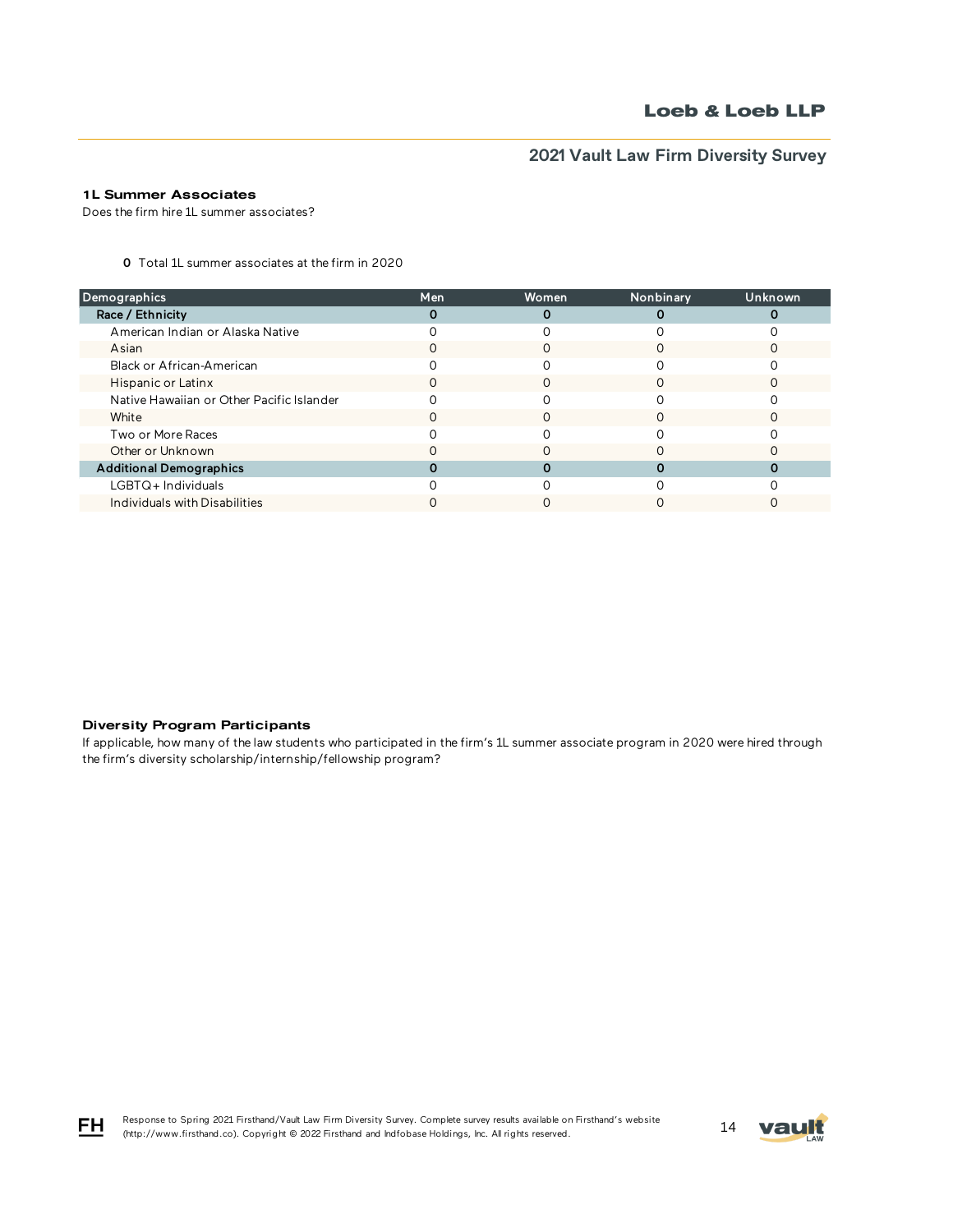## 2L Summer Associates

Did the firm hold a 2L summer program in 2020?

0 Total 2L Summer Associates at the Firm in 2020

| Demographics                              | <b>Men</b> | <b>Women</b> | Nonbinary | Unknown |
|-------------------------------------------|------------|--------------|-----------|---------|
| Race / Ethnicity                          |            |              |           |         |
| American Indian or Alaska Native          |            |              |           |         |
| Asian                                     |            |              |           |         |
| Black or African-American                 |            |              |           |         |
| Hispanic or Latinx                        |            | O            |           |         |
| Native Hawaiian or Other Pacific Islander |            |              |           |         |
| White                                     |            |              |           |         |
| Two or More Races                         |            |              |           |         |
| Other or Unknown                          |            |              |           |         |
| <b>Additional Demographics</b>            |            |              |           |         |
| LGBTQ+Individuals                         |            |              |           |         |
| Individuals with Disabilities             |            |              |           |         |

## 2L Summer Associates Who Received Offers

0 Total 2L Summer Associates Received Offers

| Demographics                              | Men | <b>Women</b> | Nonbinary | Unknown |
|-------------------------------------------|-----|--------------|-----------|---------|
| Race / Ethnicity                          |     |              |           |         |
| American Indian or Alaska Native          |     |              |           |         |
| Asian                                     |     |              |           |         |
| Black or African-American                 |     |              |           |         |
| Hispanic or Latinx                        |     | Ω            |           |         |
| Native Hawaiian or Other Pacific Islander |     |              |           |         |
| White                                     |     |              |           |         |
| Two or More Races                         |     |              |           |         |
| Other or Unknown                          |     |              |           |         |
| <b>Additional Demographics</b>            |     |              |           |         |
| LGBTQ+Individuals                         |     |              |           |         |
| Individuals with Disabilities             |     |              |           |         |

### 2L Summer Associates Who Accepted Offers

0 Total 2L Summer Associates Received Offers

| Demographics                              | Men | Women | Nonbinary | Unknown |
|-------------------------------------------|-----|-------|-----------|---------|
| Race / Ethnicity                          |     | 0     |           |         |
| American Indian or Alaska Native          |     |       |           |         |
| Asian                                     |     |       |           |         |
| Black or African-American                 |     |       |           |         |
| Hispanic or Latinx                        |     |       |           |         |
| Native Hawaiian or Other Pacific Islander |     |       |           |         |
| White                                     |     |       |           |         |
| Two or More Races                         |     |       |           |         |
| Other or Unknown                          |     |       |           |         |
| <b>Additional Demographics</b>            |     |       |           |         |
| $LGBTQ+$ Individuals                      |     |       |           |         |
| Individuals with Disabilities             |     | Ω     |           |         |
|                                           |     |       |           |         |



FH.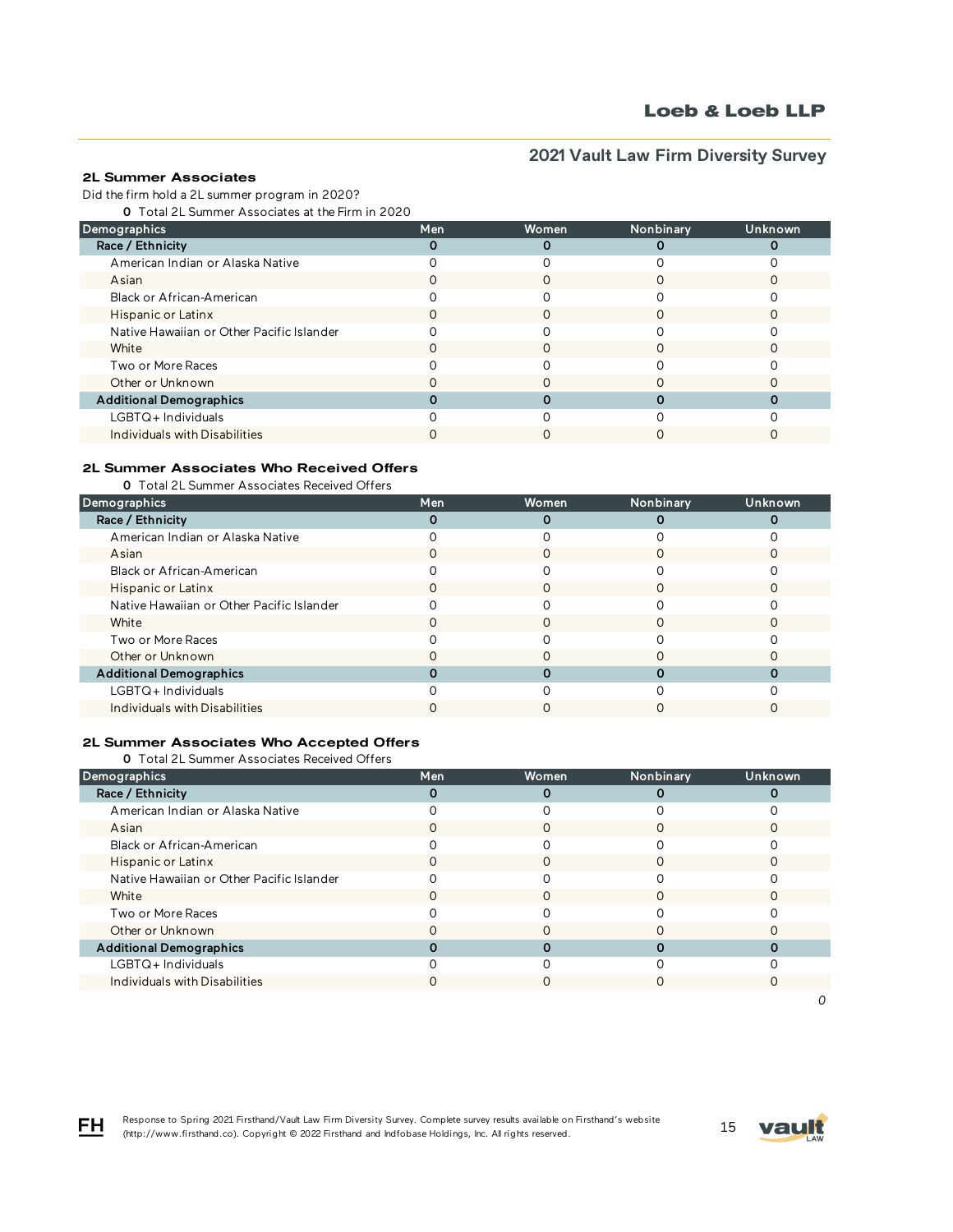### Diversity Program Participants

How many of the law students who participated in the firm's 2L summer associate program in 2020 were hired through the firm's diversity scholarship/internship/fellowship program?

### New Attorneys Hired

34 Total 2L Summer Associates Received Offers

| Demographics                              | Men | Women | Nonbinary | Unknown |
|-------------------------------------------|-----|-------|-----------|---------|
| Race / Ethnicity                          | 14  | 20    |           |         |
| American Indian or Alaska Native          |     |       |           |         |
| Asian                                     |     |       |           |         |
| Black or African-American                 |     |       |           |         |
| Hispanic or Latinx                        |     |       |           |         |
| Native Hawaiian or Other Pacific Islander |     |       |           |         |
| White                                     | 11  | 10    |           |         |
| Two or More Races                         |     |       |           |         |
| Other or Unknown                          |     |       |           |         |
| <b>Additional Demographics</b>            |     |       |           |         |
| LGBTQ+Individuals                         |     |       |           |         |
| Individuals with Disabilities             |     |       |           |         |

#### Mandatory Arbitration

Does the firm require associates to agree to mandatory arbitration as a condition of employment? N/A Does the requirement also apply to summer associates?

If yes to mandatory arbitration, elaborate ot mandatory arbitration provisions:



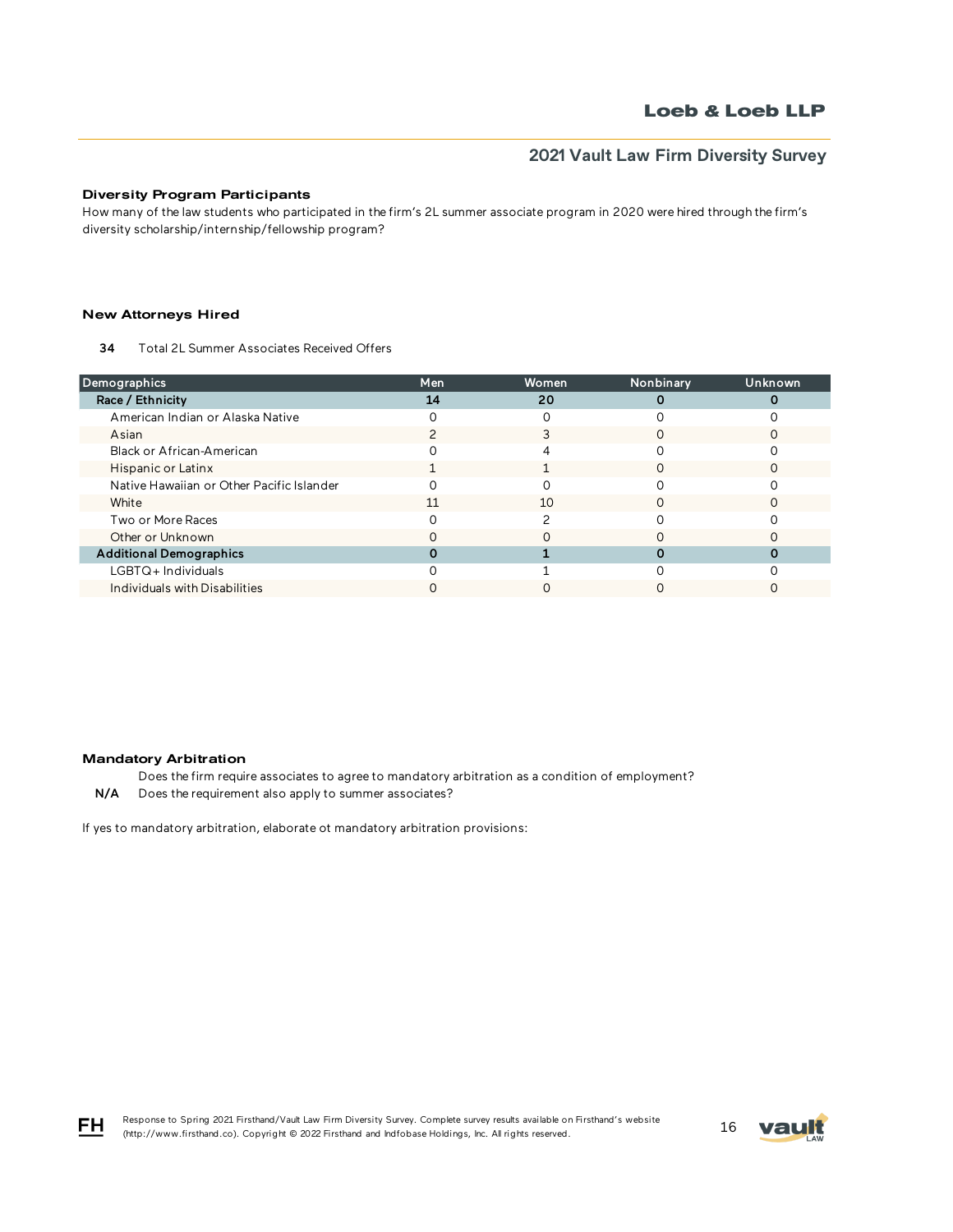## CULTURE AND COMMUNITY

### Affinity Groups

FH

Does the firm have internal affinity groups or networks? Yes If yes, list the firm's affinity groups: *Women's LEAD Network, Loeb Pride, ACED (Attorneys of Color and Ethnic Diversity), Black@Loeb*

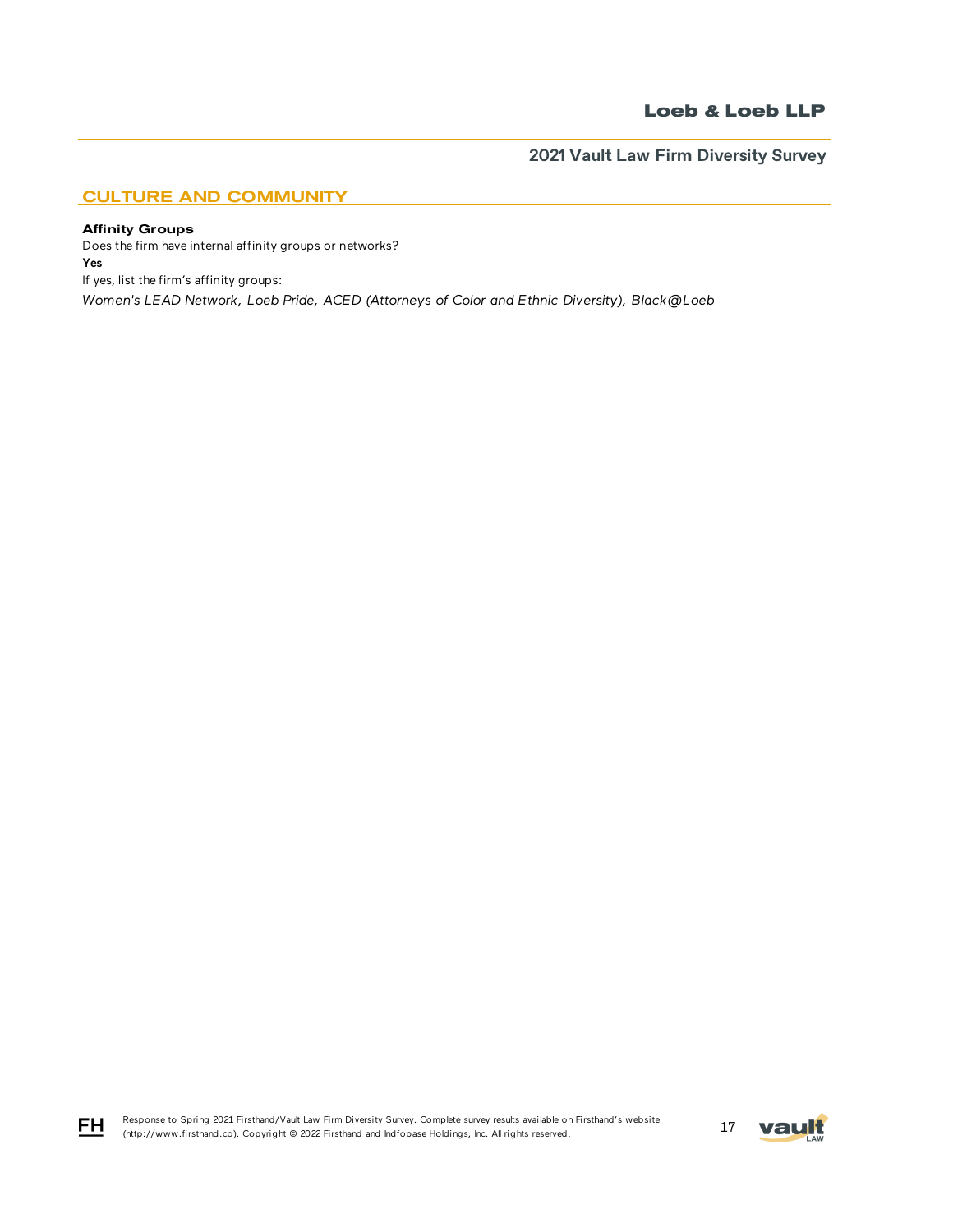### Affinity Groups Cont'd

FH

What kind of support does the firm provide for its affinity groups or networks?

*Every affinity group has a budget for programming and events. Each affinity group has a leadership structure, and all affinity groups are supported by the Chief Diversity Partner and Manager, Diversity & Pro Bono.*

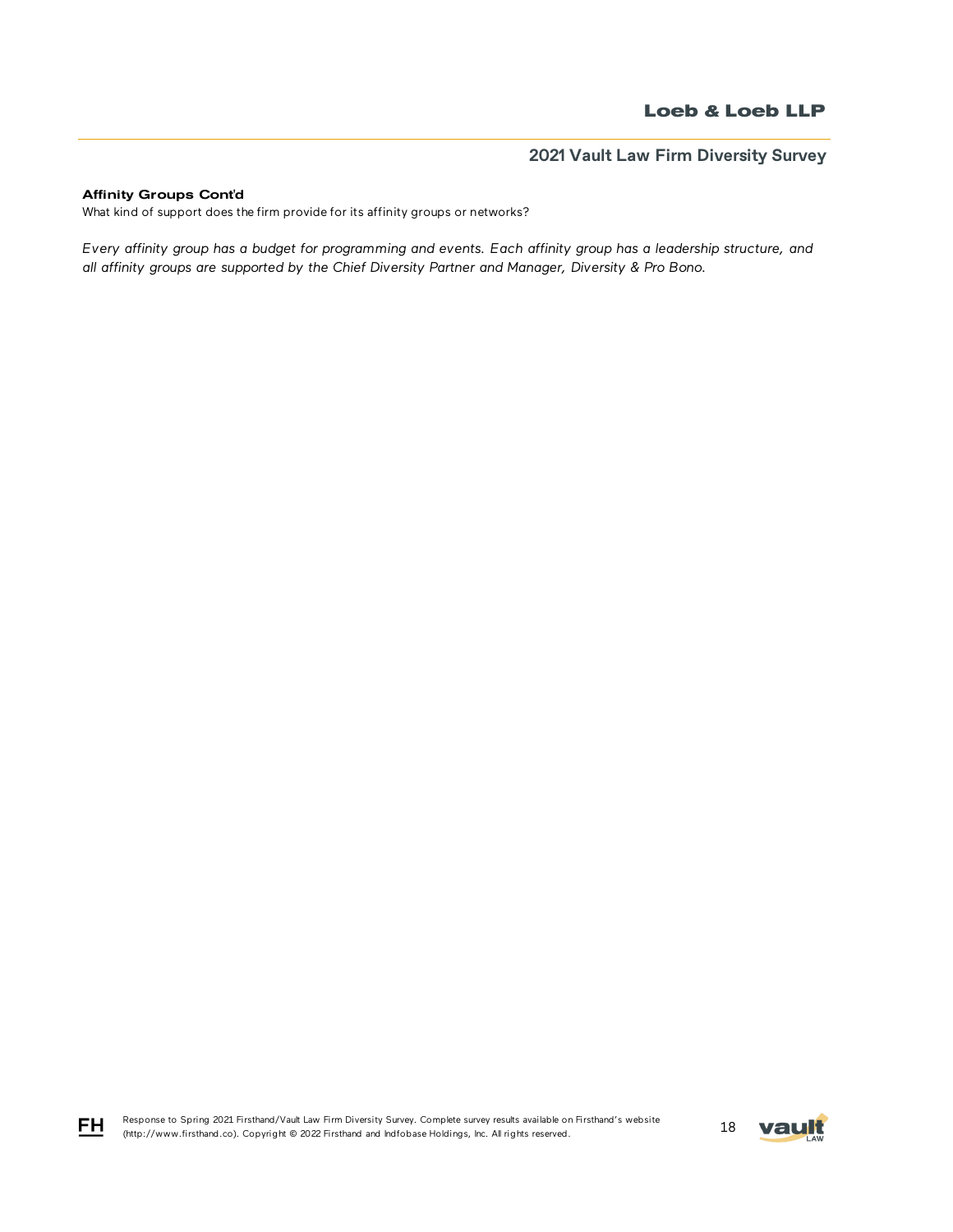**2021 Vault Law Firm Diversity Survey**

## DEI Events

Does the firm host DE&I retreats or conferences? Does firm leadership attend these events?

If applicable, provide more detail on the firms DE&I events:

*N/A*



$$
\underline{\mathsf{FH}}
$$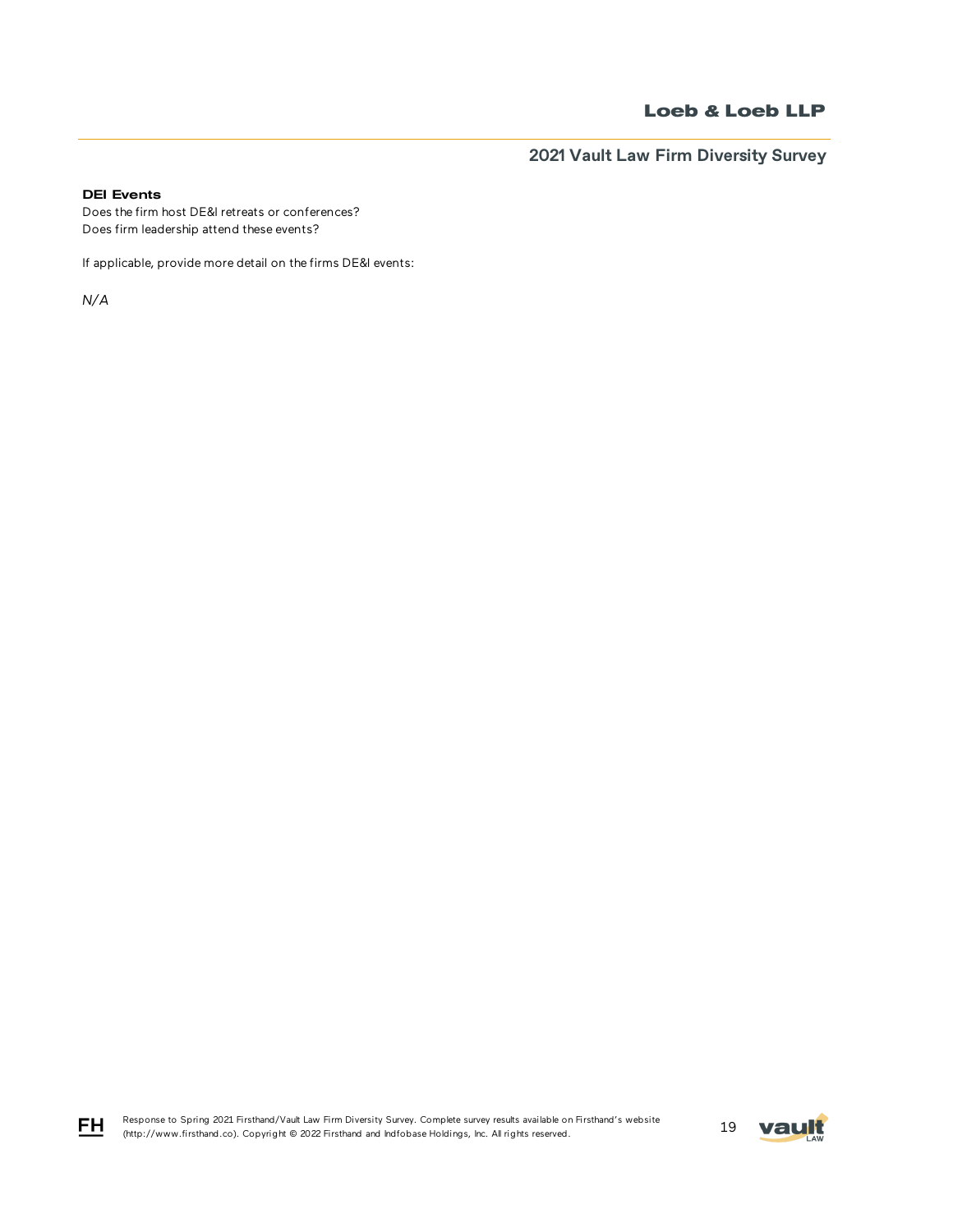## Reverse Mentoring

Does the firm offer reverse mentoring, pairing senior attorneys with junior attorneys to help bridge generational or cultural gaps, share perspectives and skills, and foster a more inclusive culture?

If applicable, elaborate on the firm's reverse mentoring program:

Response to Spring 2021 Firsthand/Vault Law Firm Diversity Survey. Complete survey results available on Firsthand's website Response to Spring 2021 Firstnand/vault Law Firm Diversity Survey. Complete survey results available on Firstnand's website<br>(http://www.firsthand.co). Copyright © 2022 Firsthand and Indfobase Holdings, Inc. All rights rese



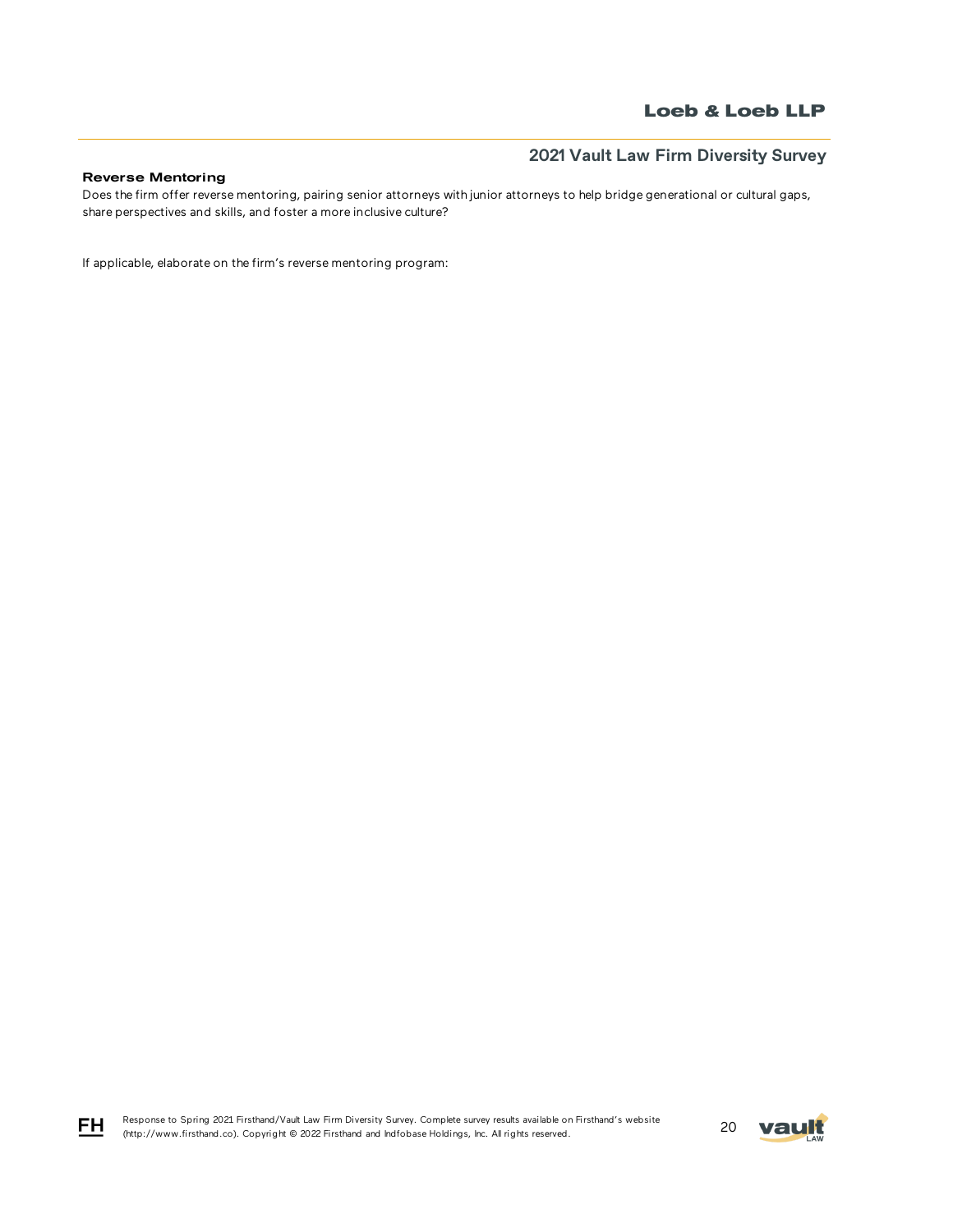## Associate Committee

Does the firm have an associate committee that consults with the partnership?

If applicable, describe how the associate committee engages with the partnership:

Response to Spring 2021 Firsthand/Vault Law Firm Diversity Survey. Complete survey results available on Firsthand's website Response to Spring 2021 Firsthand/Vault Law Firm Diversity Survey. Complete survey results available on Firsthand's Website<br>21 May 1.1 (http://www.firsthand.co). Copyright © 2022 Firsthand and Indfobase Holdings, Inc. All



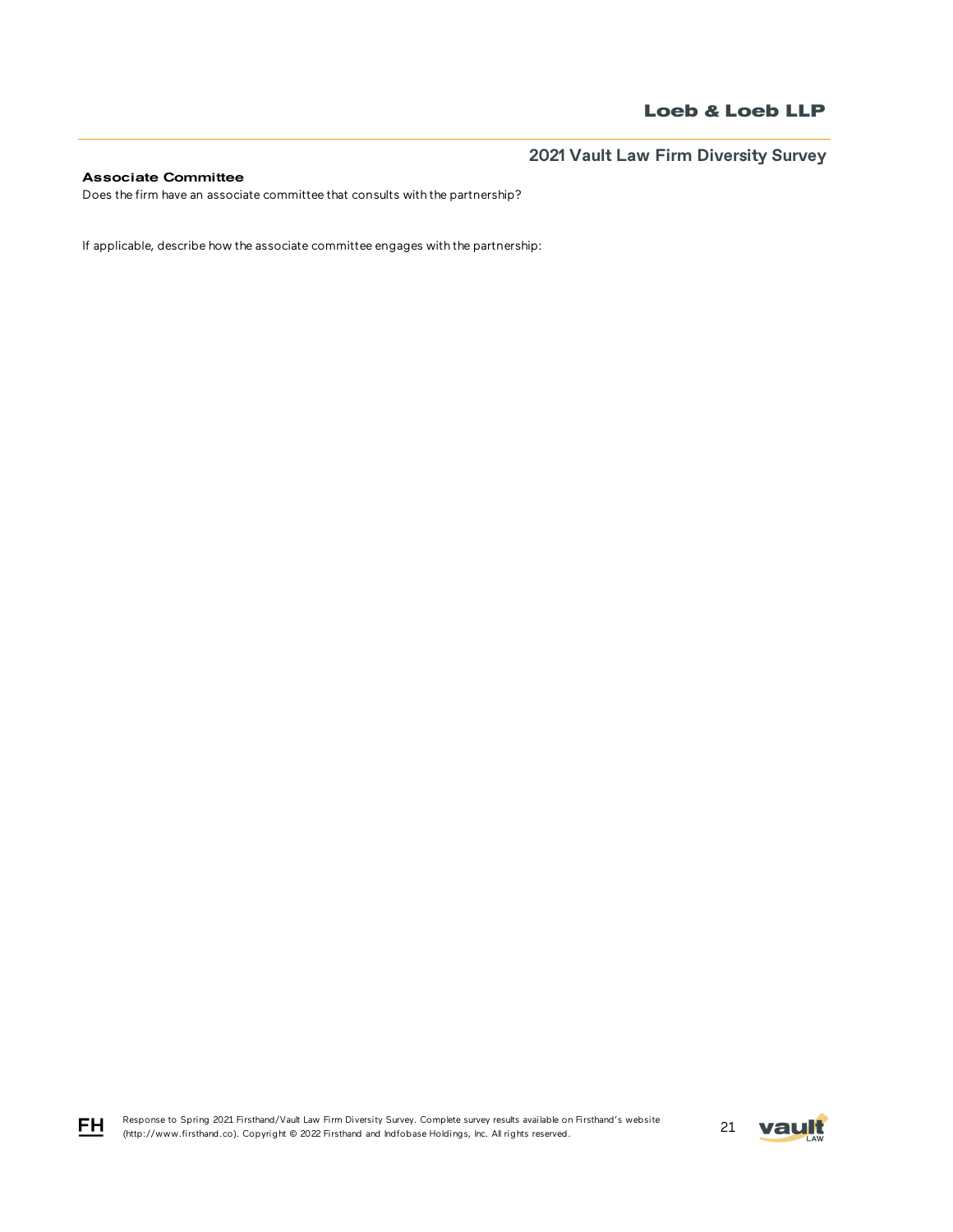#### Combating Structural Racism

Is the firm a member of the Law Firm Antiracism Alliance (LFAA)? Yes

### Cultural Awareness

How does the firm commemorate important dates honoring diversity?

*The Chief Diversity Partner circulates messages related to various cultural heritage months and important dates through our Diversity & Inclusion Academy Newsletter. The Newsletter highlights firm programming (where applicable), and provides resources and learning materials for the firm.*





FH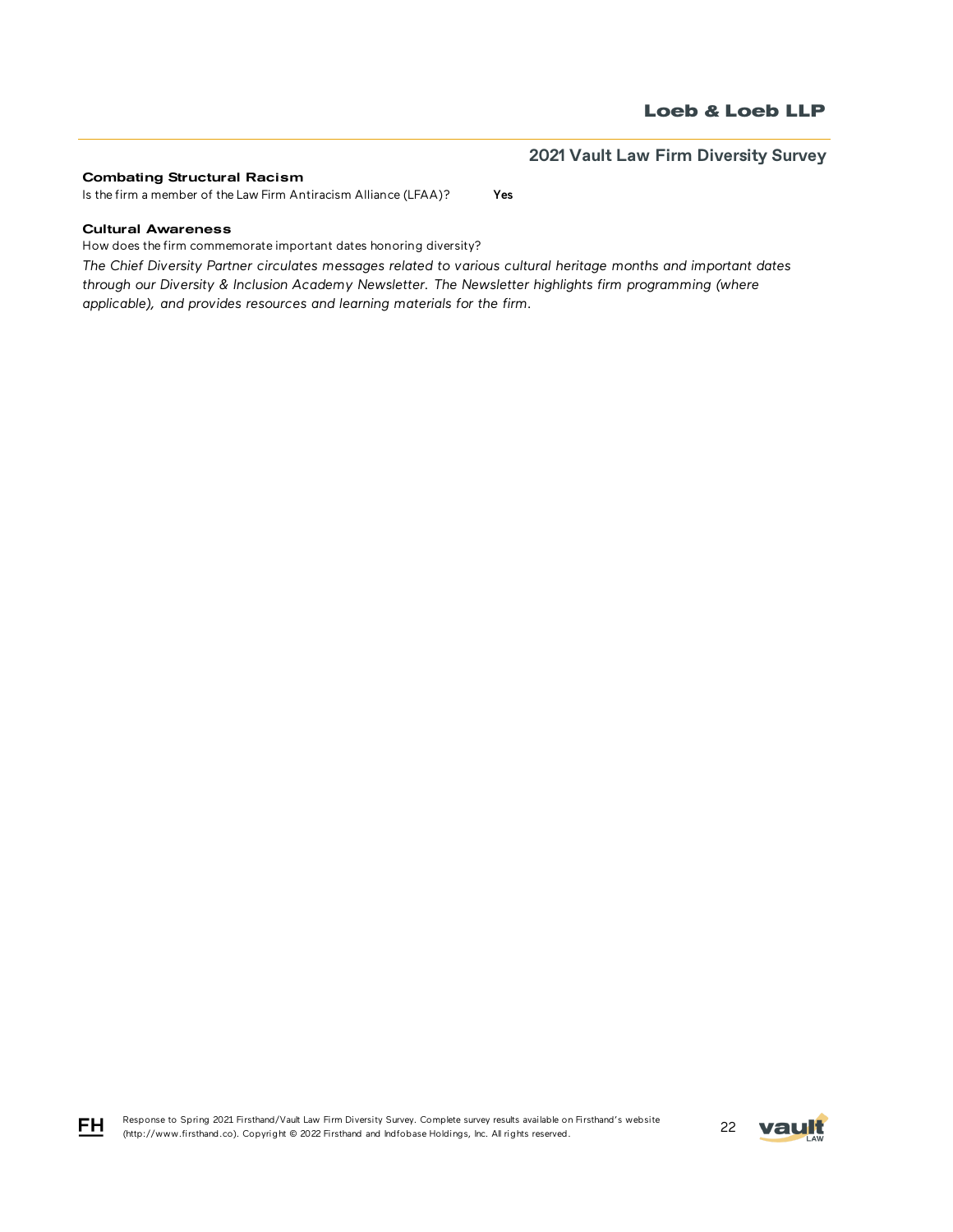## NETWORKING, MENTORING, AND PROFESSIONAL DEVELOPMENT

### Mentoring & Sponsorship

FH

Does the firm offer a mentorship or sponsorship program that connects diverse attorneys with senior leadership? Yes

If applicable, describe the mentoring or sponsorship program

*The firm is proud to participate in Diversity Lab's OnTrack Sponsorship program.* 

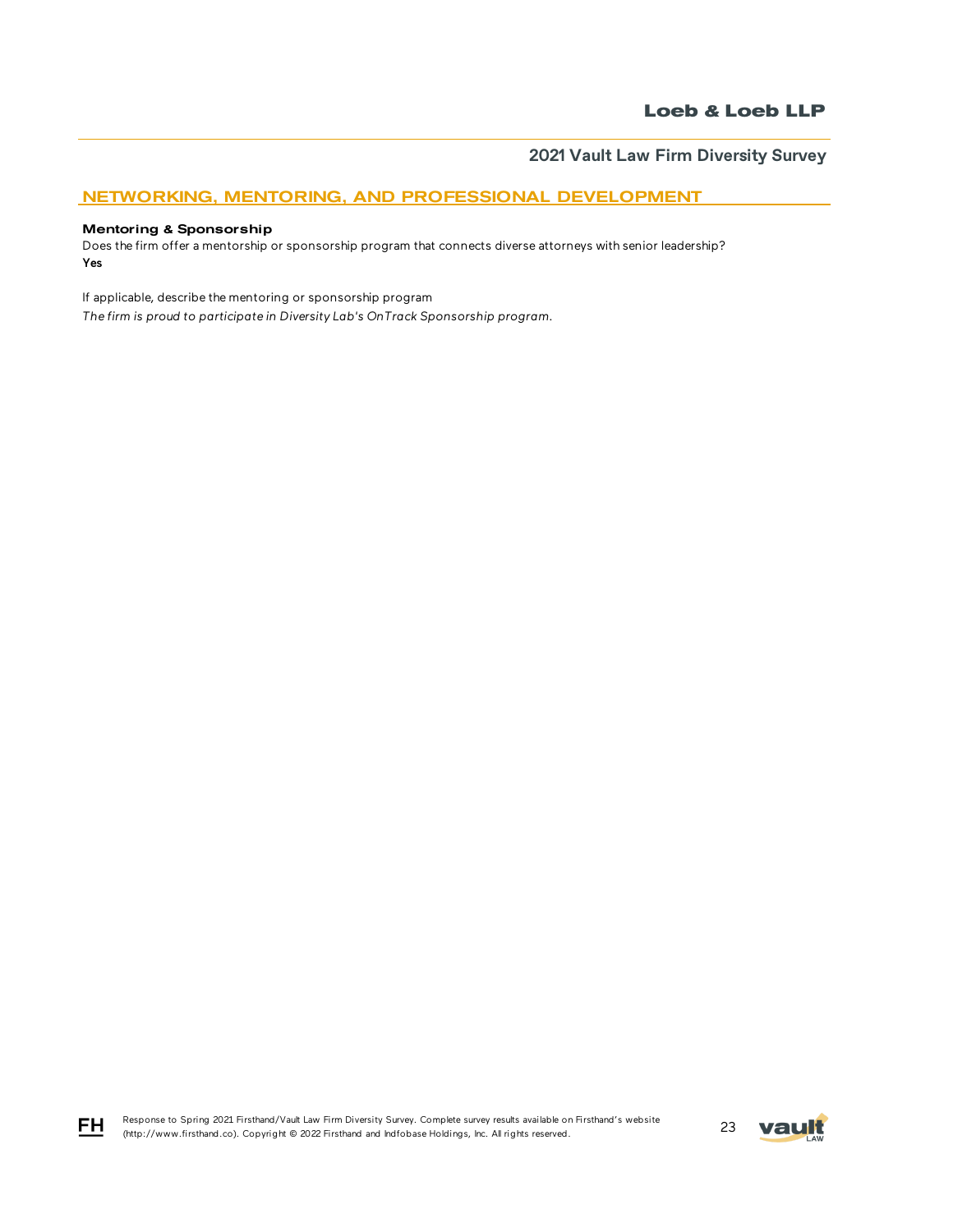## Professional Development

Does the firm offer professional development programs specifically for diverse attorneys?

If applicable, elaborate on the professional development programs available to diverse attorneys:

Response to Spring 2021 Firsthand/Vault Law Firm Diversity Survey. Complete survey results available on Firsthand's website Response to Spring 2021 Firsthand/vault Law Firm Diversity Survey. Complete survey results available on Firsthand's website<br>(http://www.firsthand.co). Copyright © 2022 Firsthand and Indfobase Holdings, Inc. All rights rese



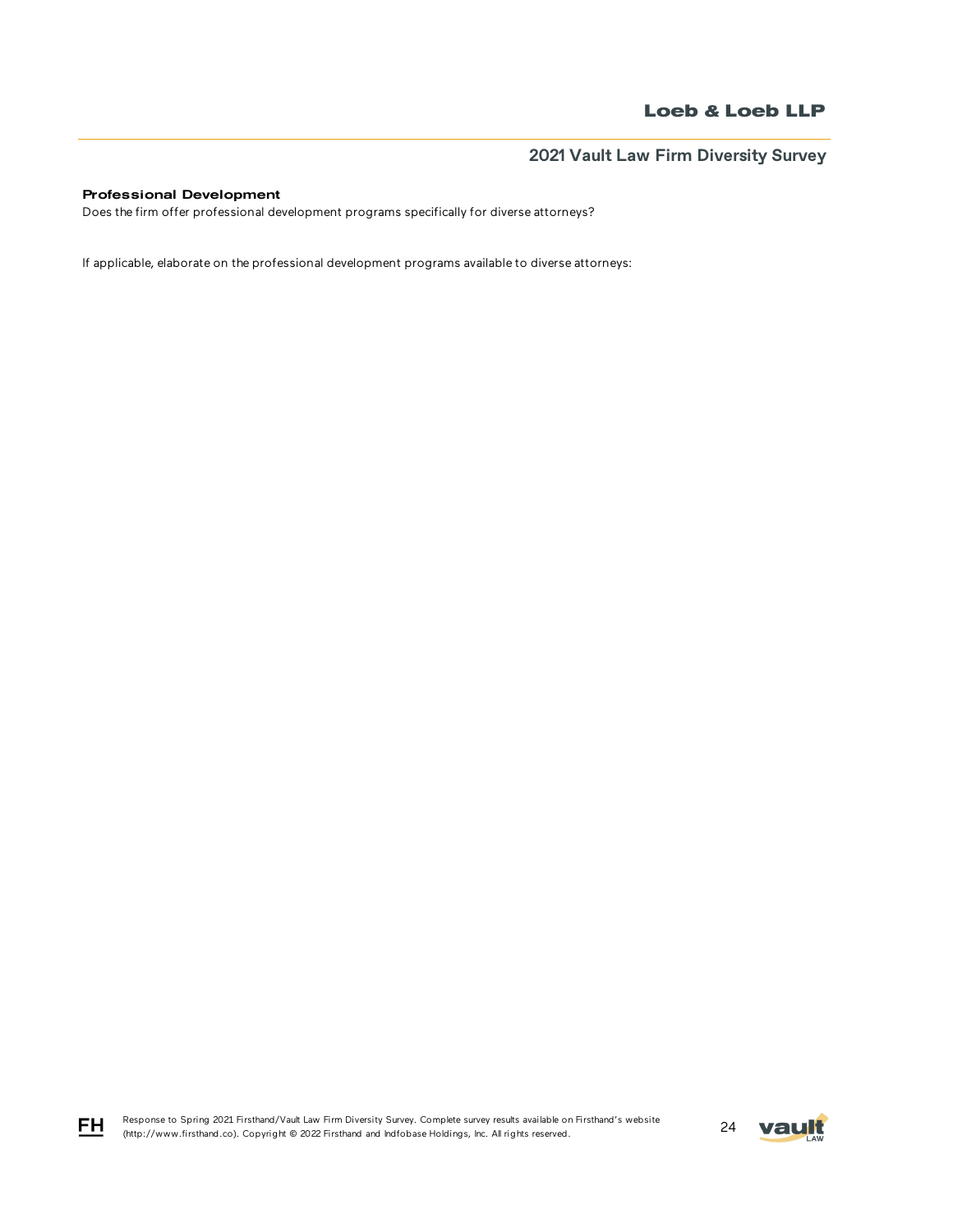# **2021 Vault Law Firm Diversity Survey**

### Work Allocation

Does the firm monitor work distribution to ensure that diverse attorneys have equal access to quality assignments and significant client matters?

Describe how the firm monitors work distribution

Response to Spring 2021 Firsthand/Vault Law Firm Diversity Survey. Complete survey results available on Firsthand's website Response to Spring 2021 Firstnand/vault Law Firm Diversity Survey. Complete survey results available on Firstnand's website<br>(http://www.firsthand.co). Copyright © 2022 Firsthand and Indfobase Holdings, Inc. All rights rese



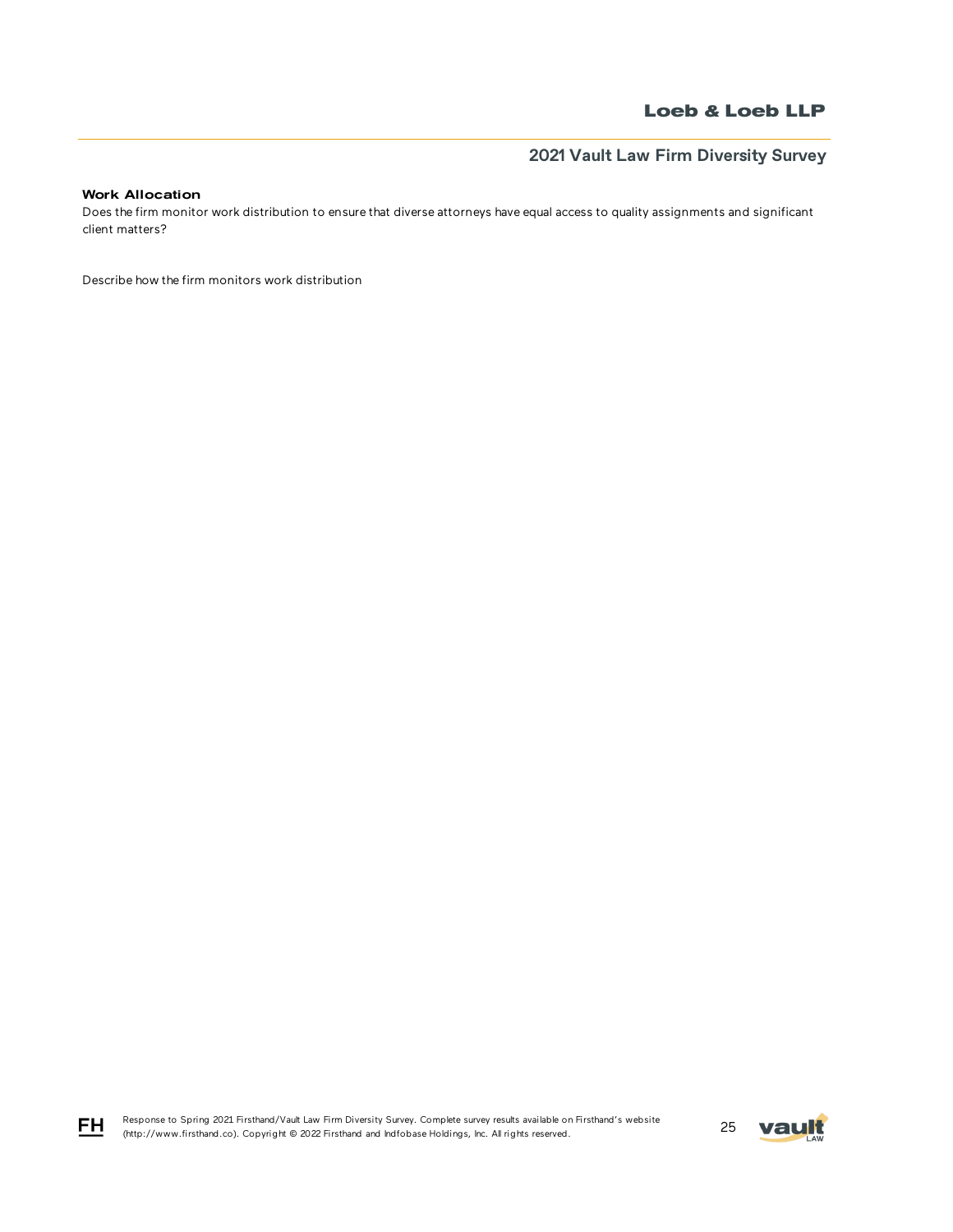### External Professional & Business Development Opportunities

Does the firm support associate involvement in external activities related to diversity, equity, and inclusion, such as the following?

- Yes Pays for associate membership in diversity bar associations or other affinity organizations
- Yes Sponsors associate participation in diversity, equity, and inclusion conferences
- Yes Supports associate participation in other external DEI-related activities, events, or organizations (please describe):

FH

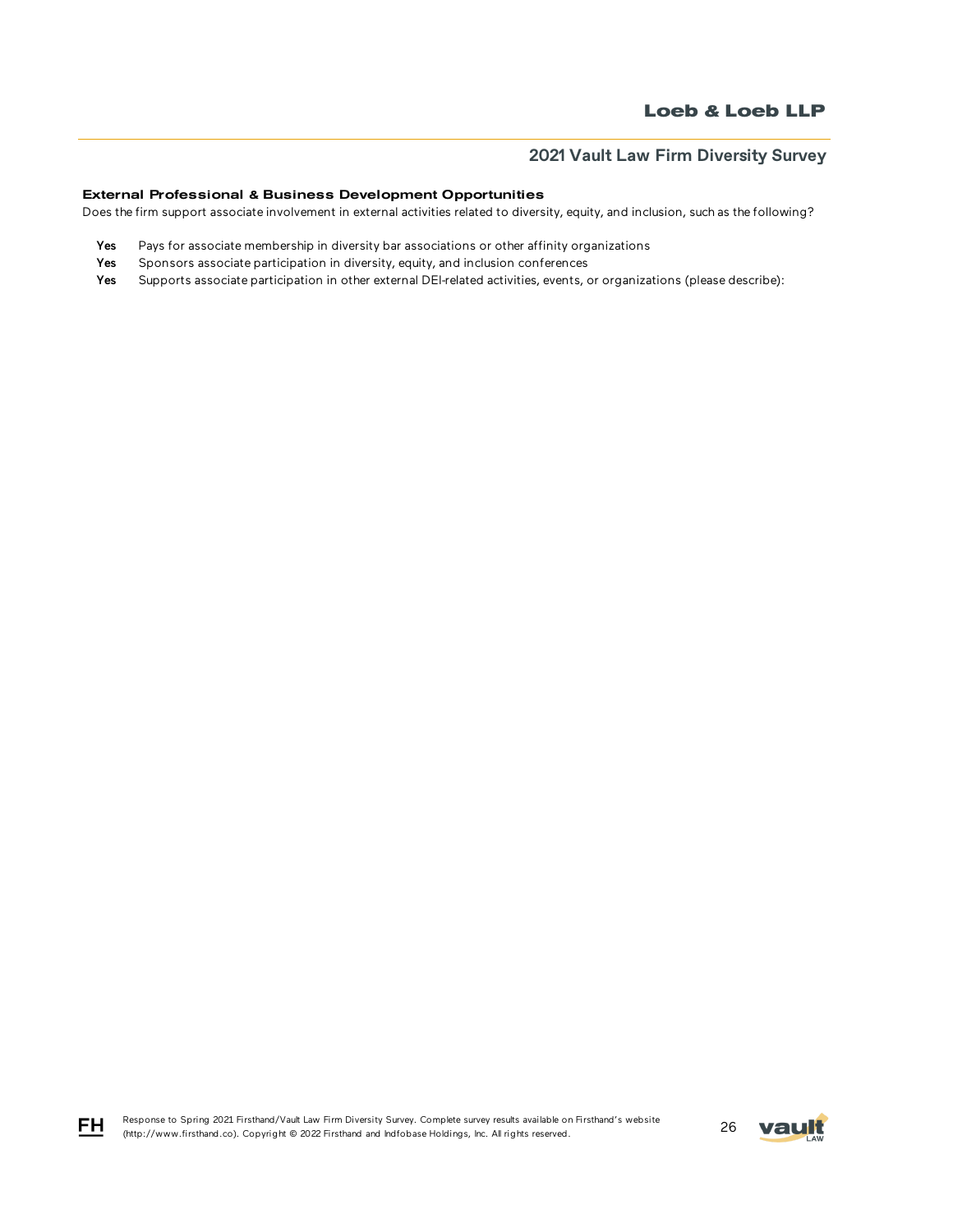**2021 Vault Law Firm Diversity Survey**

## PROMOTION AND ADVANCEMENT

#### Countering Implicit Bias

Has the firm implemented processes to mitigate implicit bias in work allocation, performance reviews, and/or promotions?

If applicable, describe the firm's initiatives to mitigate implicit bias

### Upward Reviews

Does the performance review process include the opportunity for associates to provide anonymous upward reviews?

If applicable, describe the firm's initiatives to mitigate implicit bias



FH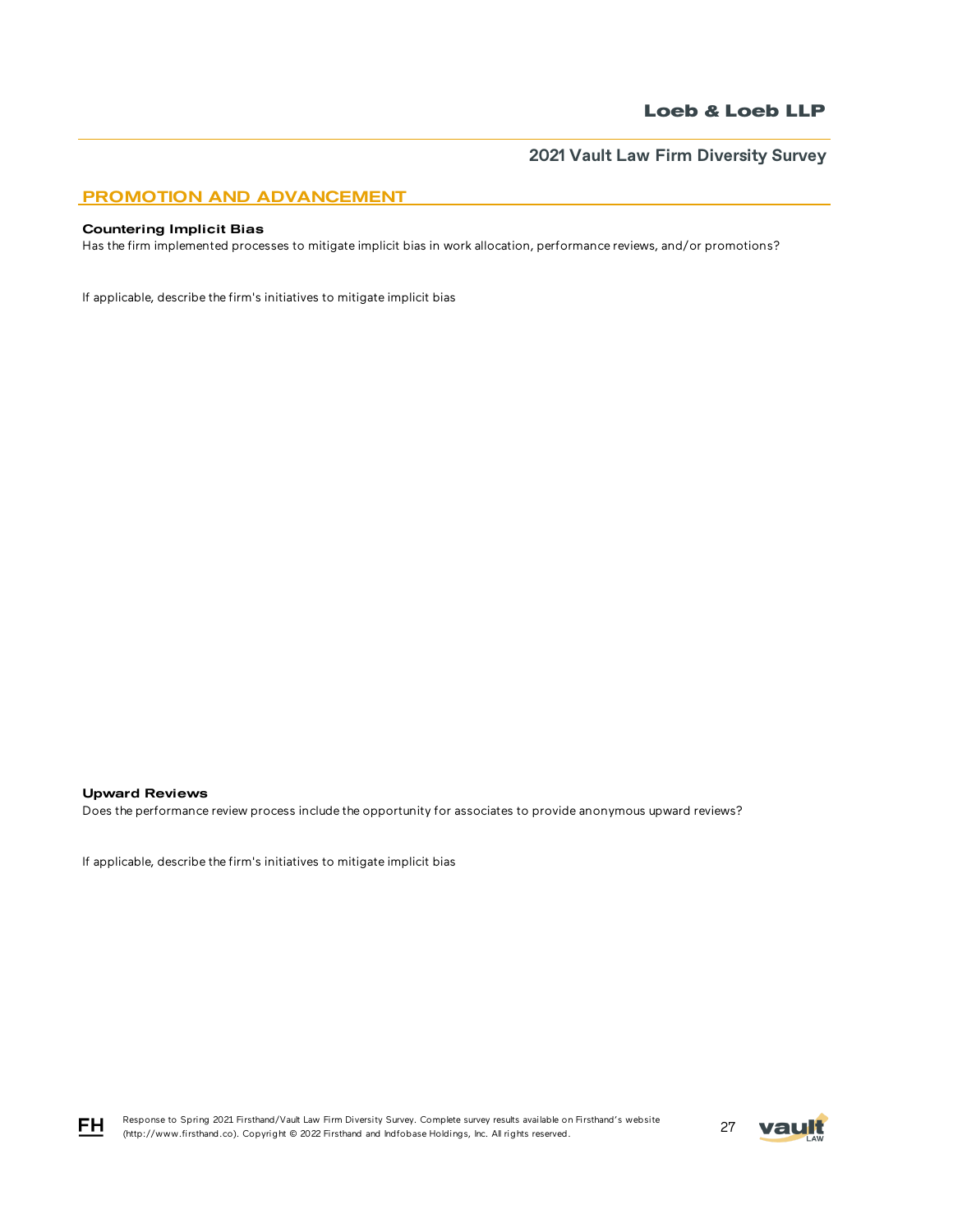### Diverse Slate of Candidates

Does the firm employ any of the following measures to ensure that a diverse slate of candidates is considered for promotions, leadership roles, or hiring?

- No The firm is Mansfield Certified
- No The firm is Mansfield Certified Plus
- Yes The firm is currently participating in the Mansfield Rule certification process administered by Diversity Lab
- No The firm has instituted other formal processes (please describe):

#### Multi-tier Partnership

Does the firm have a multi-tiered partnership? Yes

### Alternatives to Partnership

Does the firm have a multi-tiered partnership? Yes If applicable, describe the alternatives to partnership:





FH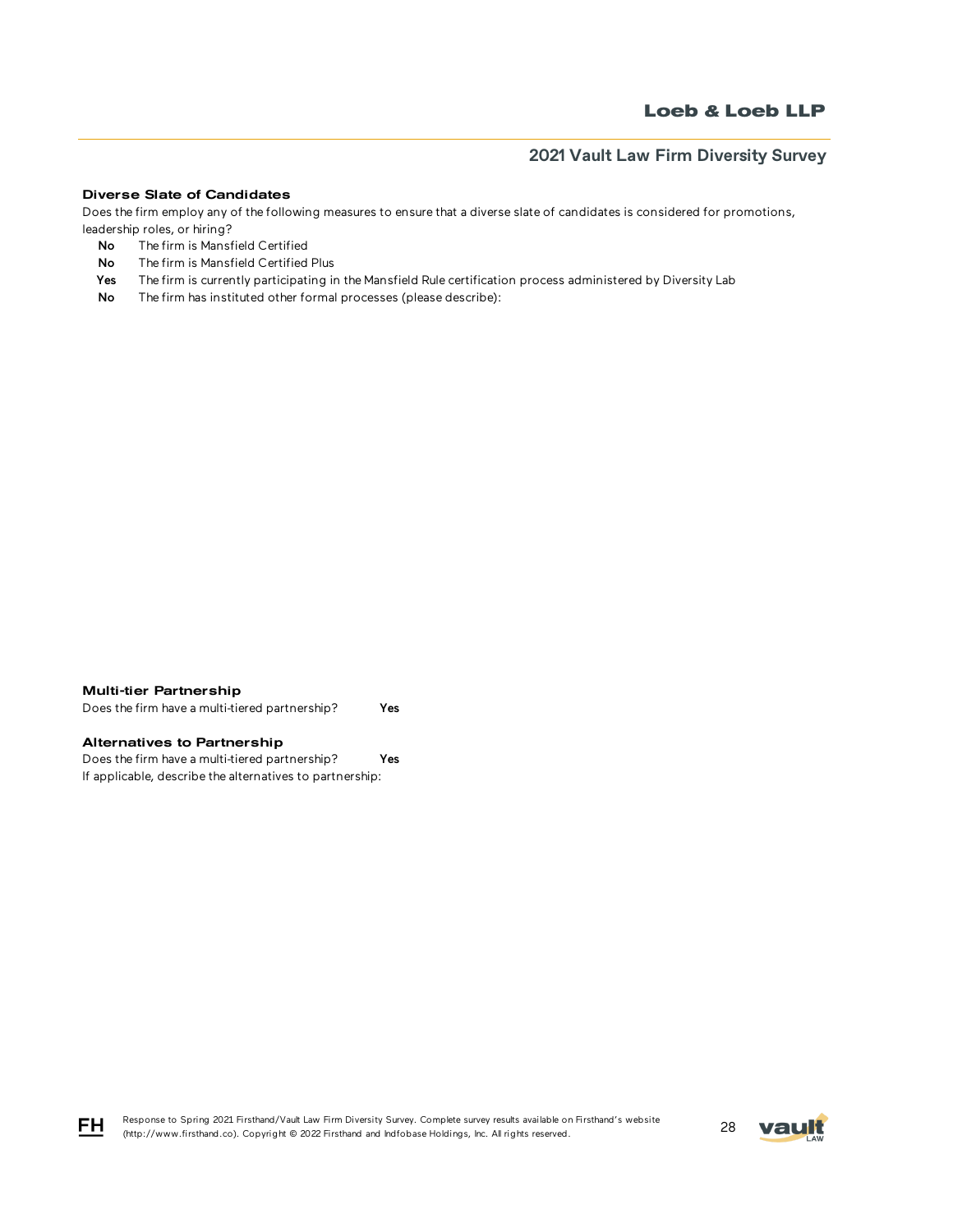### Homegrown Partners

Please provide the percentage of equity partners at the firm as of December 31, 2020 who started as associates at the firm.

#### Promotions to Partnership

9 Total Number of Attorneys Promoted to Partner in 2020 (includes promotions effective in 2020, not announced in 2020)

| Demographics                              | Men | Women | Nonbinary | <b>Unknown</b> |
|-------------------------------------------|-----|-------|-----------|----------------|
| Race / Ethnicity                          |     |       |           |                |
| American Indian or Alaska Native          |     |       |           |                |
| Asian                                     |     |       |           |                |
| Black or African-American                 |     |       |           |                |
| Hispanic or Latinx                        |     |       |           |                |
| Native Hawaiian or Other Pacific Islander |     |       |           |                |
| White                                     |     | 6     |           |                |
| Two or More Races                         |     |       |           |                |
| Other or Unknown                          |     |       |           |                |
| <b>Additional Demographics</b>            |     |       |           |                |
| LGBTQ+Individuals                         |     |       |           |                |
| Individuals with Disabilities             |     |       |           |                |
|                                           |     |       |           |                |

## BILLABLE HOURS AND COMPENSATION

#### Credit for DEI Work

Yes Does the firm provide billable credit for work contributing to diversity, equity, and inclusion efforts (e.g., with respect to recruiting or business development)? Note that this does not include pro bono projects.

If so, how many hours can be applied to the firm's billable hour target? *25*

#### Compensation

Are associate salaries lockstep or discretionary? Lockstep



Response to Spring 2021 Firsthand/Vault Law Firm Diversity Survey. Complete survey results available on Firsthand's website Response to Spring 2021 Firsthand/vault Law Firm Diversity Survey. Complete survey results available on Firsthand's website<br>(http://www.firsthand.co). Copyright © 2022 Firsthand and Indfobase Holdings, Inc. All rights rese

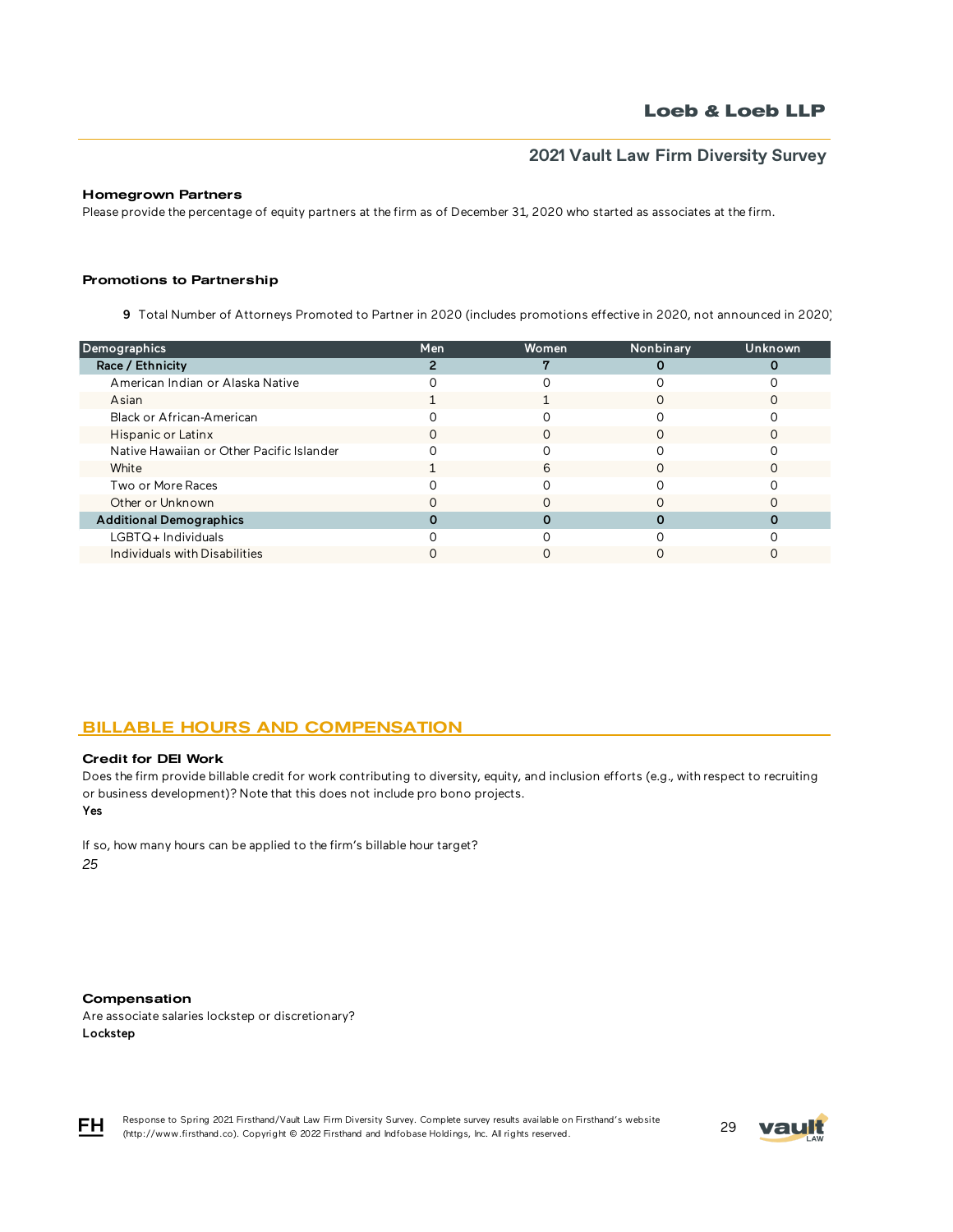## **2021 Vault Law Firm Diversity Survey**

#### Bonuses

Are associate bonuses lockstep or discretionary? Lockstep

If salaries and/or bonuses are discretionary or hybrid: Does the firm publish compensation ranges or actual compensation for each associate?

*N/A*

Flex-time Policy

Does the firm have a formal flex-time policy? Yes

Reduced-hours Policy Does the firm have a formal reduced-hours policy? Yes

### Partnership Eligibility

Do attorneys who take advantage of the firm's reduced-hours or flex-time options remain eligible for partnership? Yes

Please explain how working an alternative schedule may affect an associate's path to partnership:

*Attorneys with part-time arrangements are eligible for partnership consideration. The period of time an associate has worked in a part-time arrangement will be taken into account in determining when the associate is eligible to*  be considered for partnership. Accordingly, a multi-year part-time arrangement will ordinarily lengthen the time *before an associate will be considered for partnership.*



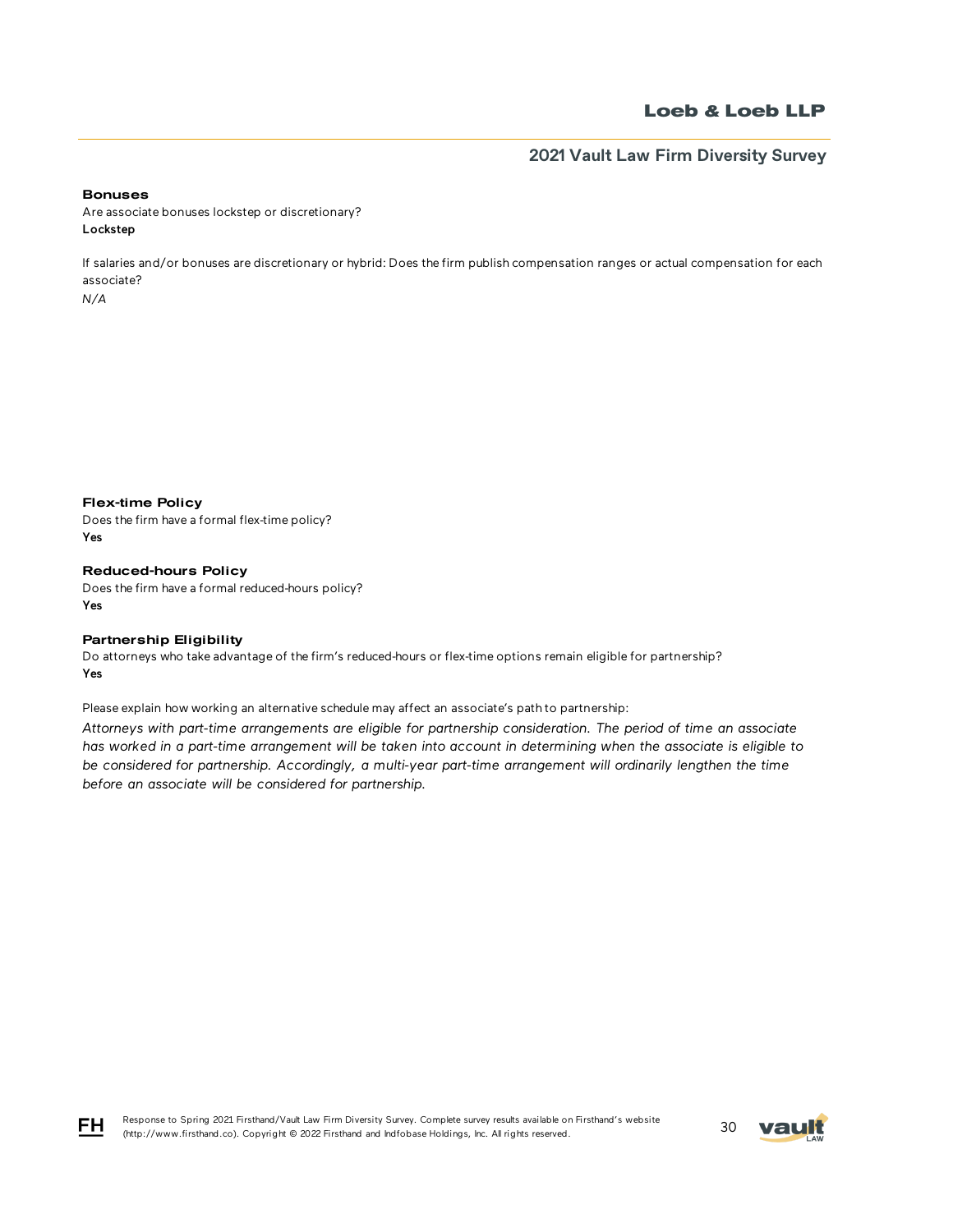## Attorneys Working Reduced Hours

17 Total Number of Attorneys Working Reduced Hours

| Attorneys with Reduced-Hours Schedules | Men | Women | Nonbinary | Unknown |
|----------------------------------------|-----|-------|-----------|---------|
| Associates                             |     |       |           |         |
| <b>Equity Partners</b>                 |     |       |           |         |
| Non-equity Partners                    |     |       |           |         |
| Counsel / Of Counsel                   |     |       |           |         |
| Non-Partner-Track Attorneys            |     |       |           |         |

## WORKING PARENTS

## Family-planning Resources

Does the firm offer any fertility or family-planning benefits, such as in-vitro fertilization, egg freezing, adoption or surrogacy support?

If applicable, describe the family-planning resources available:



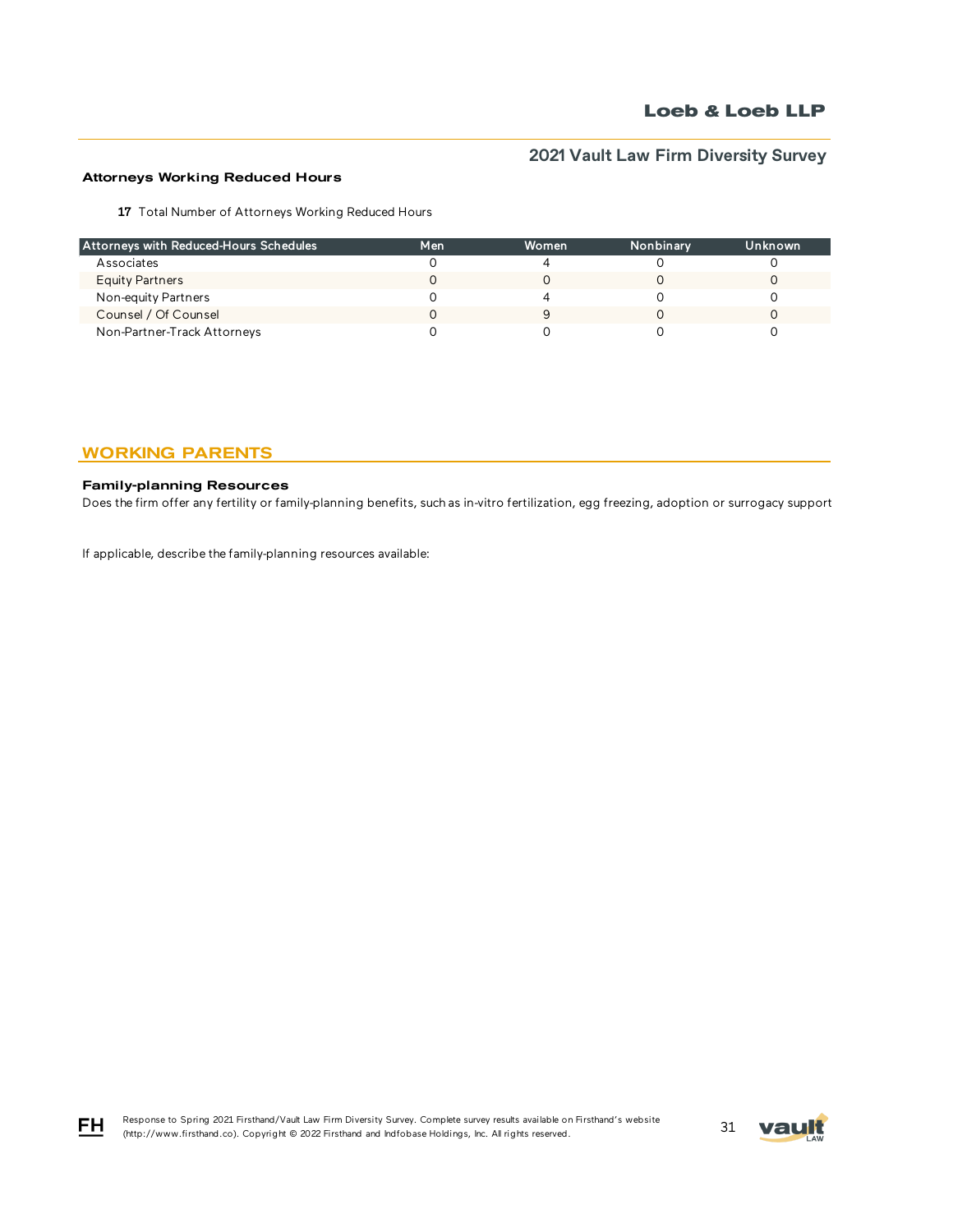**2021 Vault Law Firm Diversity Survey**

### Parental Leave for Adoption

Does the firm offer parental leave for adoption?

If yes, is the adoption leave gender neutral?

### Primary & Secondary Caregivers

Does the firm offer parental leave for adoption?

If yes: In what way does the firm's policy distinguish between primary and secondary caregivers? *N/A*

If yes: How much paid leave is available to primary caregivers? *N/A*

If yes: How much paid leave is available to secondary caregivers? *N/A*

If no: How much paid leave is available to those taking parental leave? *N/A*





FH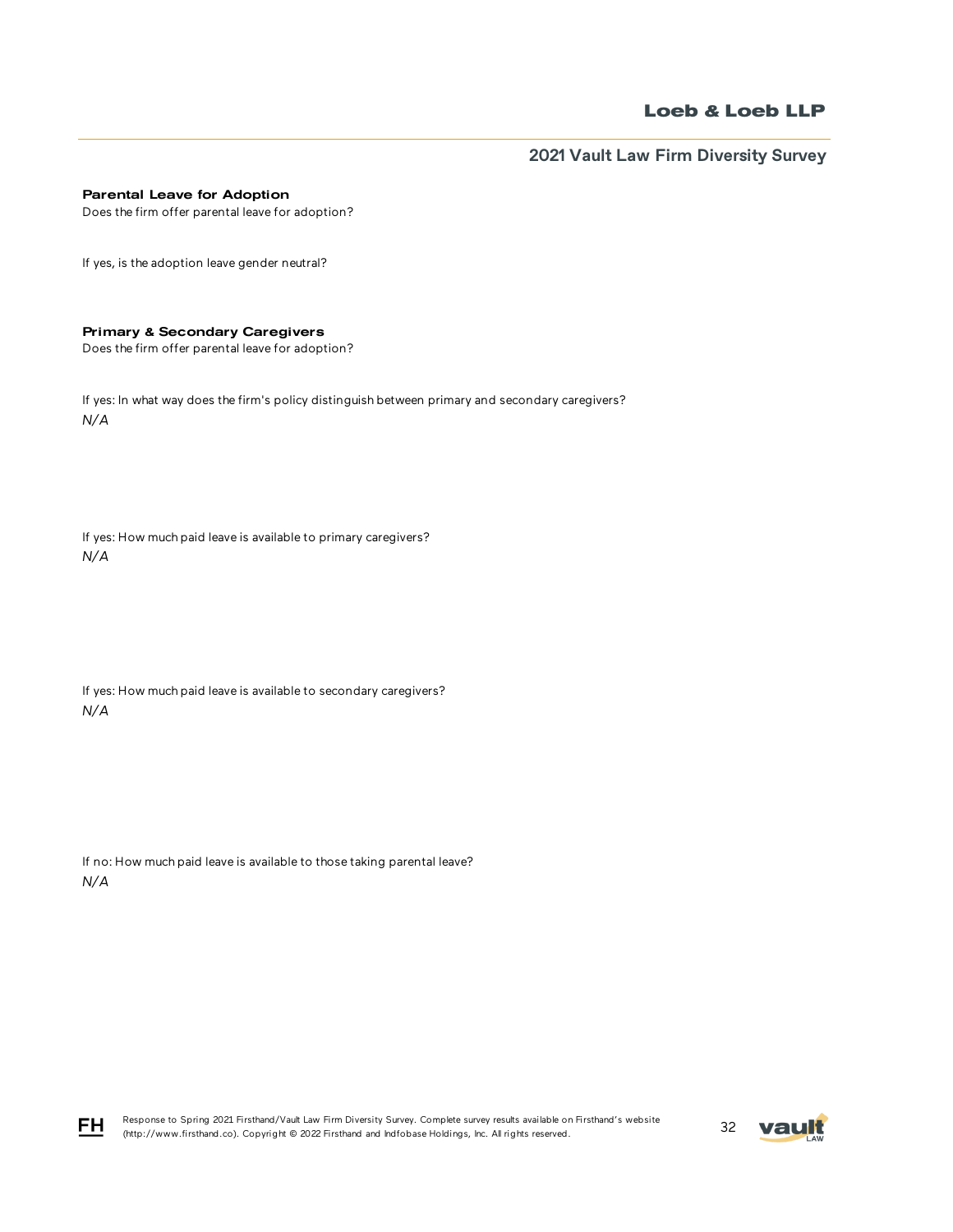**2021 Vault Law Firm Diversity Survey**

Parental Leave Policy

Describe the firm's parental leave policy.

Response to Spring 2021 Firsthand/Vault Law Firm Diversity Survey. Complete survey results available on Firsthand's website Response to Spring 2021 Firsthand/Vault Law Firm Diversity Survey. Complete survey results available on Firsthand's website<br>(http://www.firsthand.co). Copyright © 2022 Firsthand and Indfobase Holdings, Inc. All rights rese



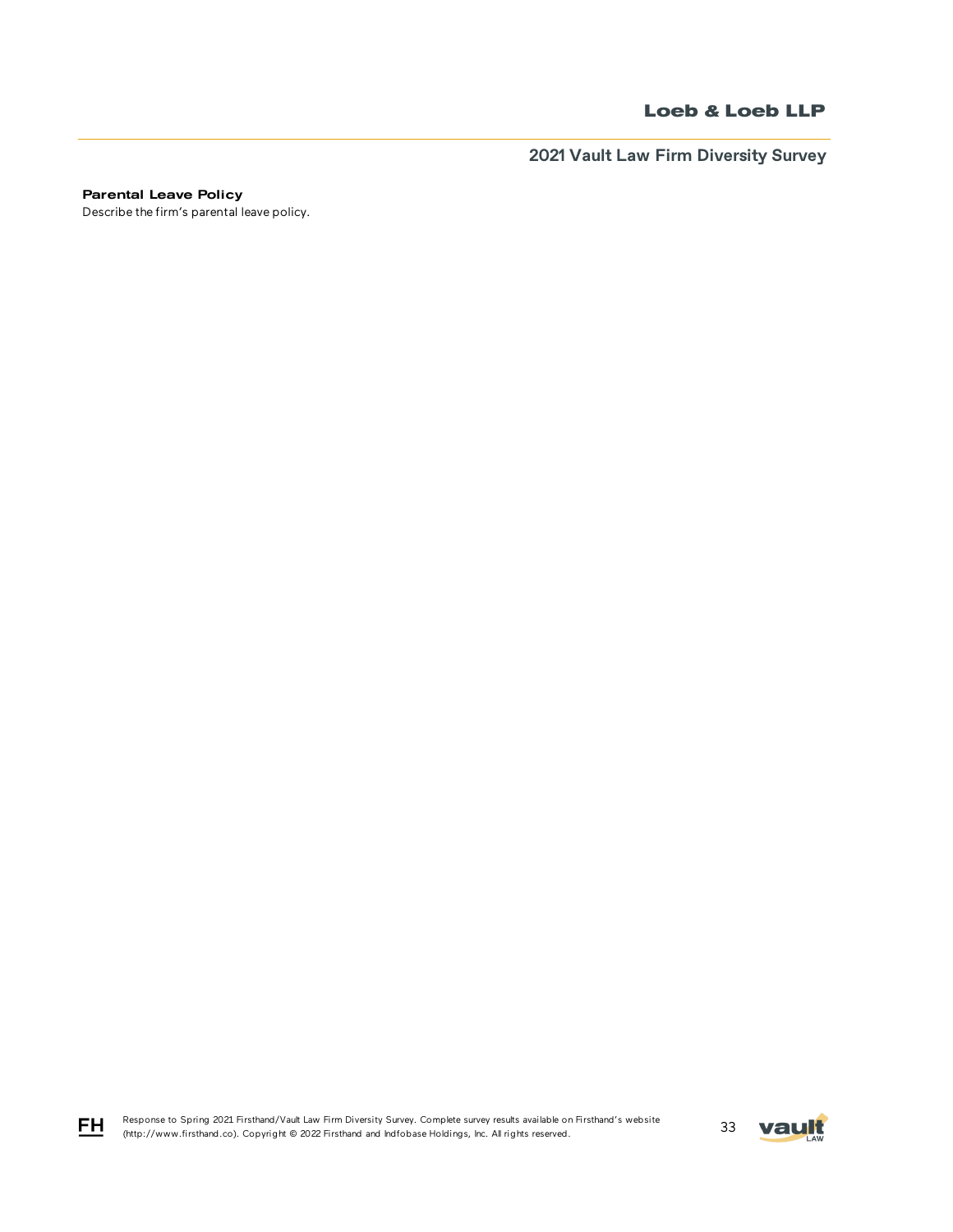#### Support for Parents

What steps has the firm taken to support parents and ensure that their parental status does not adversely affect their opportunities for career advancement?

- No Pro rates billable requirements / credit / bonus targets for parents who take leave
- No Provides resources for nursing mothers, such as private nursing rooms, breast milk storage, or breast milk shipping
- No Offers child care resources, such as onsite day care, back-up child care, etc.
- No Provides programs to assist new parents transitioning to leave and/or returning to work after leave (e.g., ramp up/ramp down, flexible hours, Mindful Return)

Feel free to elaborate on the nature of programs and resources the firm makes available to parents.





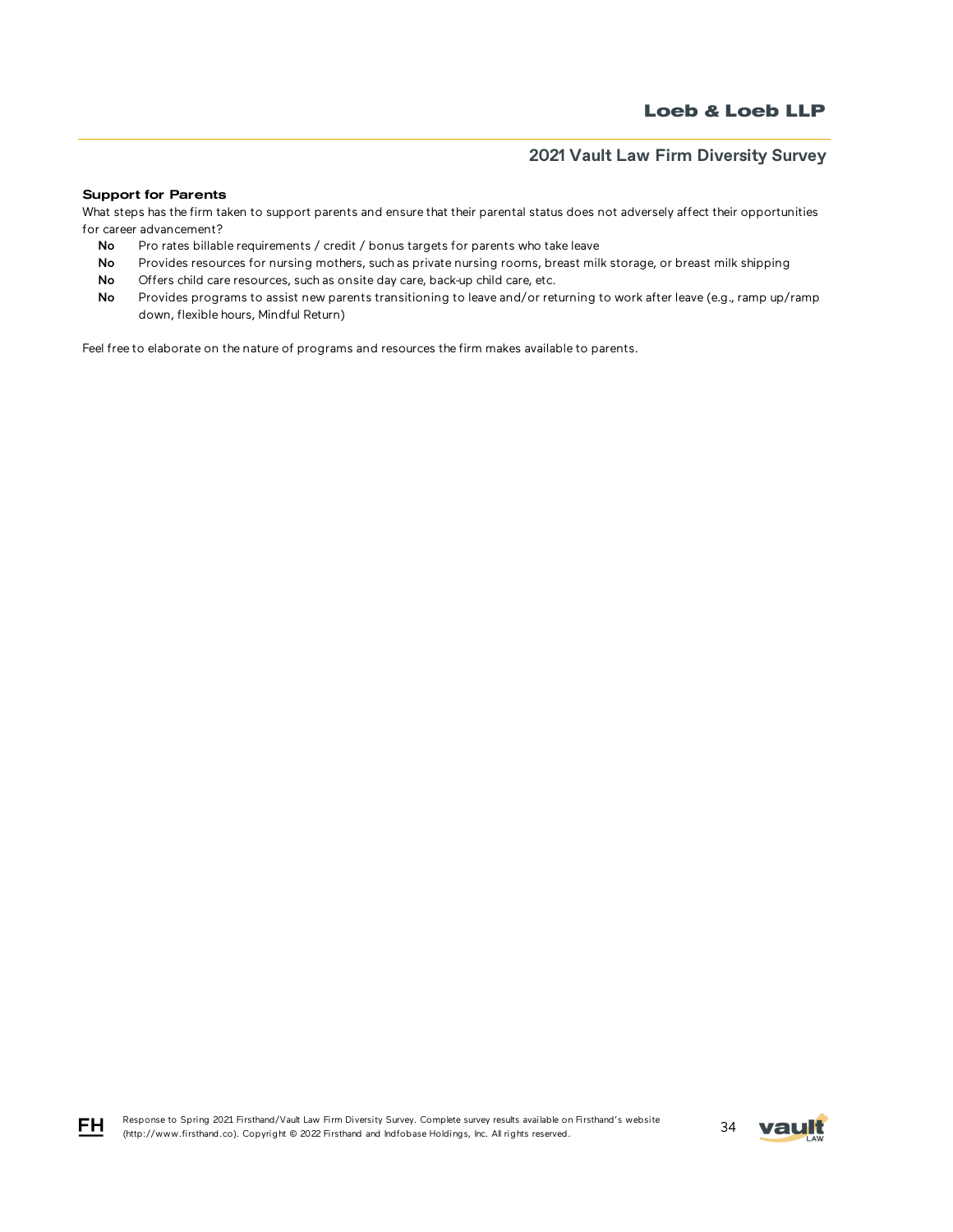## INCLUSIVENESS AND ACCESSIBILTY

#### Equity in Benefits

Do the firm's health care benefits, family leave, and bereavement leave include same-sex spouses and domestic partners? Yes

#### LGBTQ+ Inclusivity

What steps has the firm taken to create an inclusive environment for transgender and gender non-conforming individuals?

- No Provides gender-neutral restrooms/facilities
- Yes Offers health insurance plans that provide equitable benefits for transgender employees and dependents
- Yes Provides an opportunity for employees to share preferred pronouns
- Yes Uses gender-neutral pronouns in its policies and materials
- Yes Non-discrimination policy explicitly includes "gender identity and expression" as a protected category
- Yes Other (please elaborate):

*The firm's Transgender Policy affirms the right for all employees and guests to use the bathroom that fits their gender identity.*

### Accessibility

FH.

What steps has the firm taken to create an inclusive environment for attorneys with disabilities?

- No Has evaluated and addressed issues of accessibility in firm buildings, workspaces, and parking facilities
- Yes Has a clear and well-communicated process for attorneys to request accommodations or raise other workplace concerns
- Yes Non-discrimination policy explicitly includes "disability" as a protected category
- No Other (please elaborate):

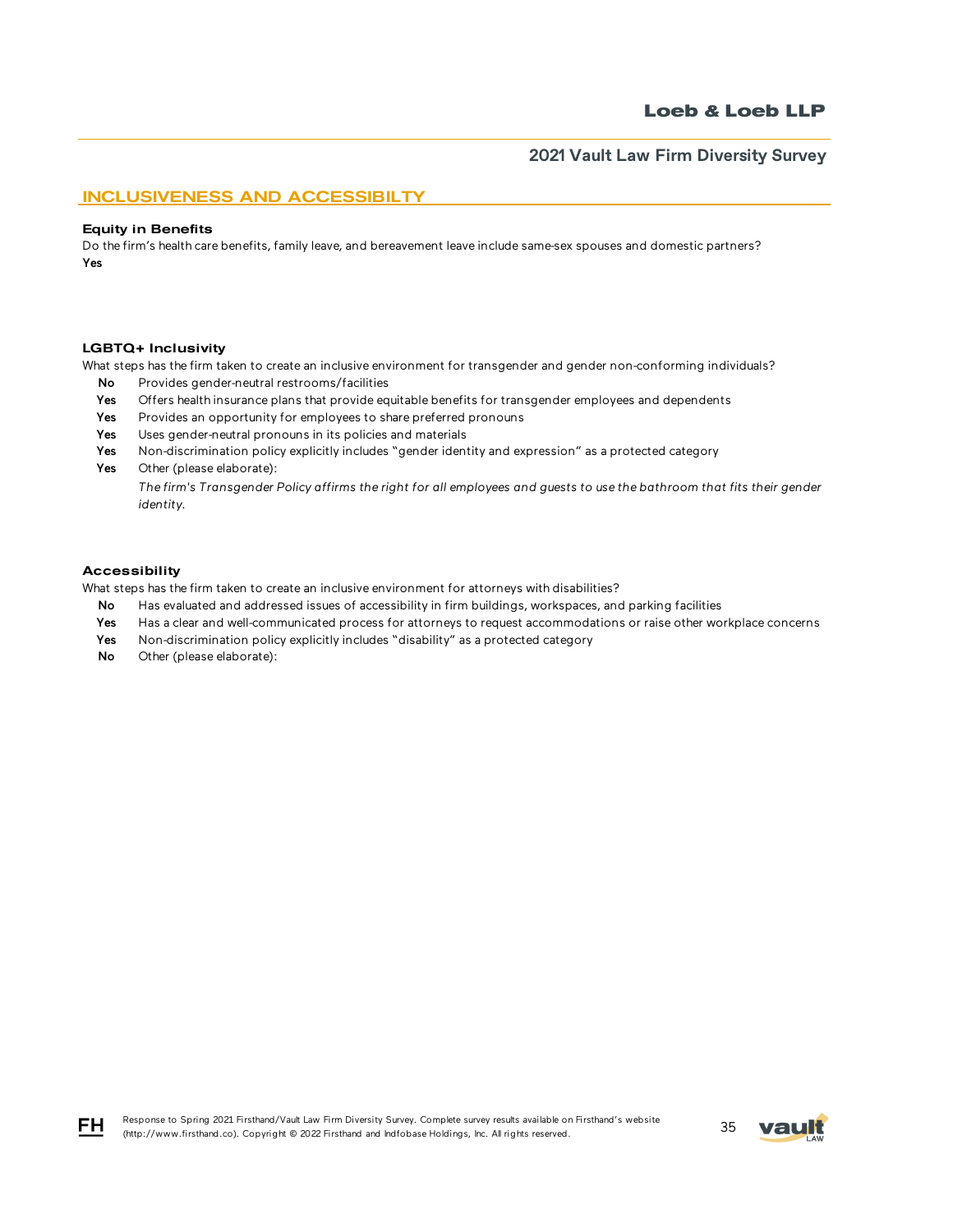## **ATTRITION**

### Departures among U.S. Associates

20 Total Number of Departures among Associates in 2020:

| <b>Demographics</b>                       | Men | Women | Nonbinary | Unknown |
|-------------------------------------------|-----|-------|-----------|---------|
| Race / Ethnicity                          | h   | 14    |           |         |
| American Indian or Alaska Native          |     |       |           |         |
| Asian                                     |     |       |           |         |
| Black or African-American                 |     |       |           |         |
| Hispanic or Latinx                        |     |       |           |         |
| Native Hawaiian or Other Pacific Islander |     |       |           |         |
| White                                     |     | 8     |           |         |
| Two or More Races                         |     |       |           |         |
| Other or Unknown                          |     |       |           |         |
| <b>Additional Demographics</b>            |     |       |           |         |
| LGBTQ+Individuals                         |     |       |           |         |
| Individuals with Disabilities             |     |       |           |         |
|                                           |     |       |           |         |

### Departures among U.S. Partners

10 Total Number of Departures among U.S. Partners in 2020:

| Demographics                              | Men | <b>Women</b> | Nonbinary | Unknown |
|-------------------------------------------|-----|--------------|-----------|---------|
| Race / Ethnicity                          | 6   | 4            |           |         |
| American Indian or Alaska Native          |     |              |           |         |
| Asian                                     |     |              |           |         |
| Black or African-American                 |     |              |           |         |
| Hispanic or Latinx                        |     |              |           |         |
| Native Hawaiian or Other Pacific Islander |     |              |           |         |
| White                                     | h   |              |           |         |
| Two or More Races                         |     |              |           |         |
| Other or Unknown                          |     |              |           |         |
| <b>Additional Demographics</b>            |     |              |           |         |
| $LGBTQ+$ Individuals                      |     |              |           |         |
| Individuals with Disabilities             |     |              |           |         |
|                                           |     |              |           |         |

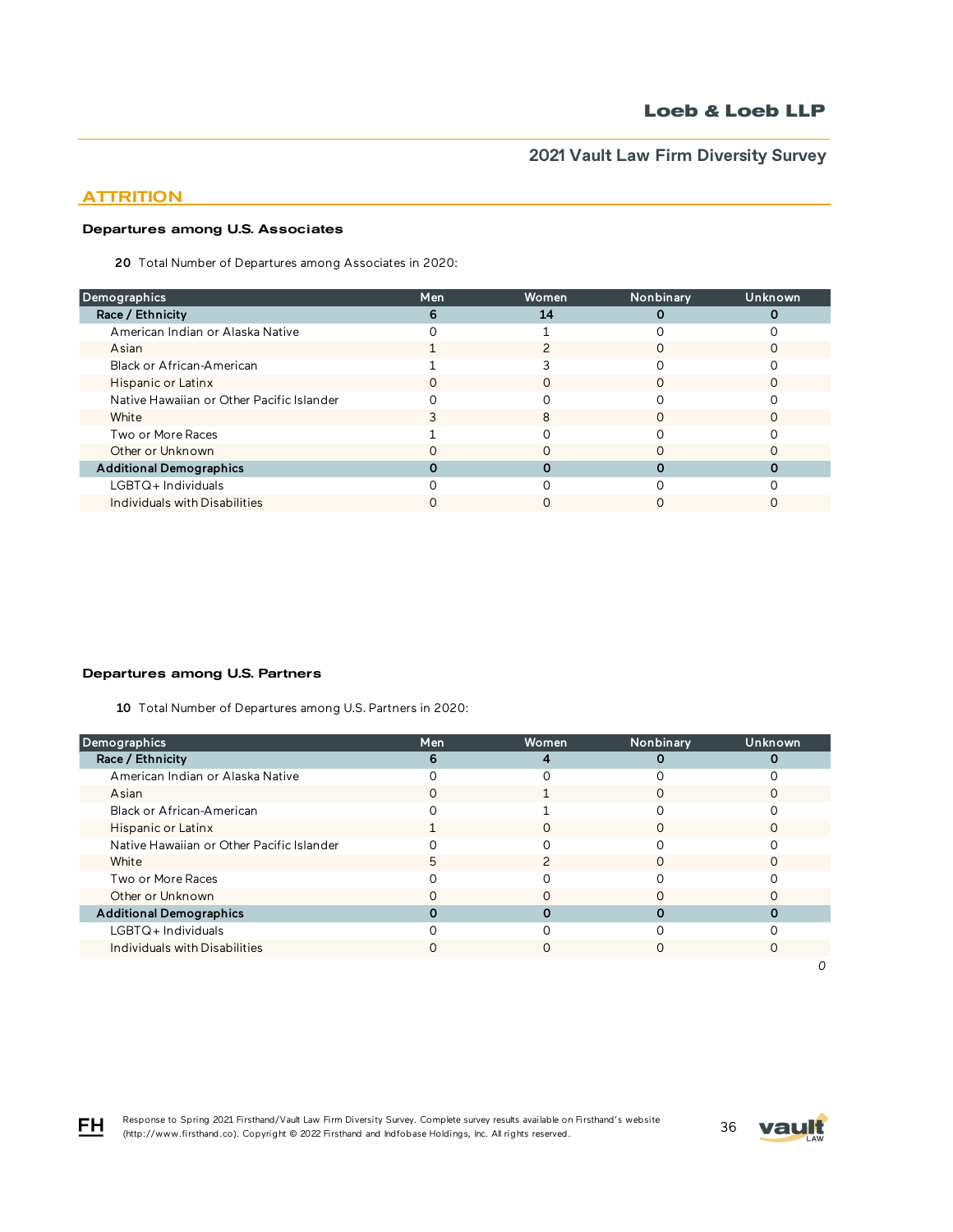## Departures among U.S. Counsel / Of Counsel and Non-Partner-Track Attorneys

7 Total Number of Departures among U.S. Counsel and Non-Partner-Track Attorneys in 2020

| Demographics                              | Men | Women | Nonbinary | <b>Unknown</b> |
|-------------------------------------------|-----|-------|-----------|----------------|
| Race / Ethnicity                          |     |       |           |                |
| American Indian or Alaska Native          |     |       |           |                |
| Asian                                     |     |       |           |                |
| Black or African-American                 |     |       |           |                |
| Hispanic or Latinx                        | O   | Ω     |           |                |
| Native Hawaiian or Other Pacific Islander |     |       |           |                |
| White                                     |     |       |           |                |
| Two or More Races                         |     |       |           |                |
| Other or Unknown                          |     |       |           |                |
| <b>Additional Demographics</b>            |     |       |           |                |
| LGBTQ+Individuals                         |     |       |           |                |
| Individuals with Disabilities             |     |       |           |                |

FH

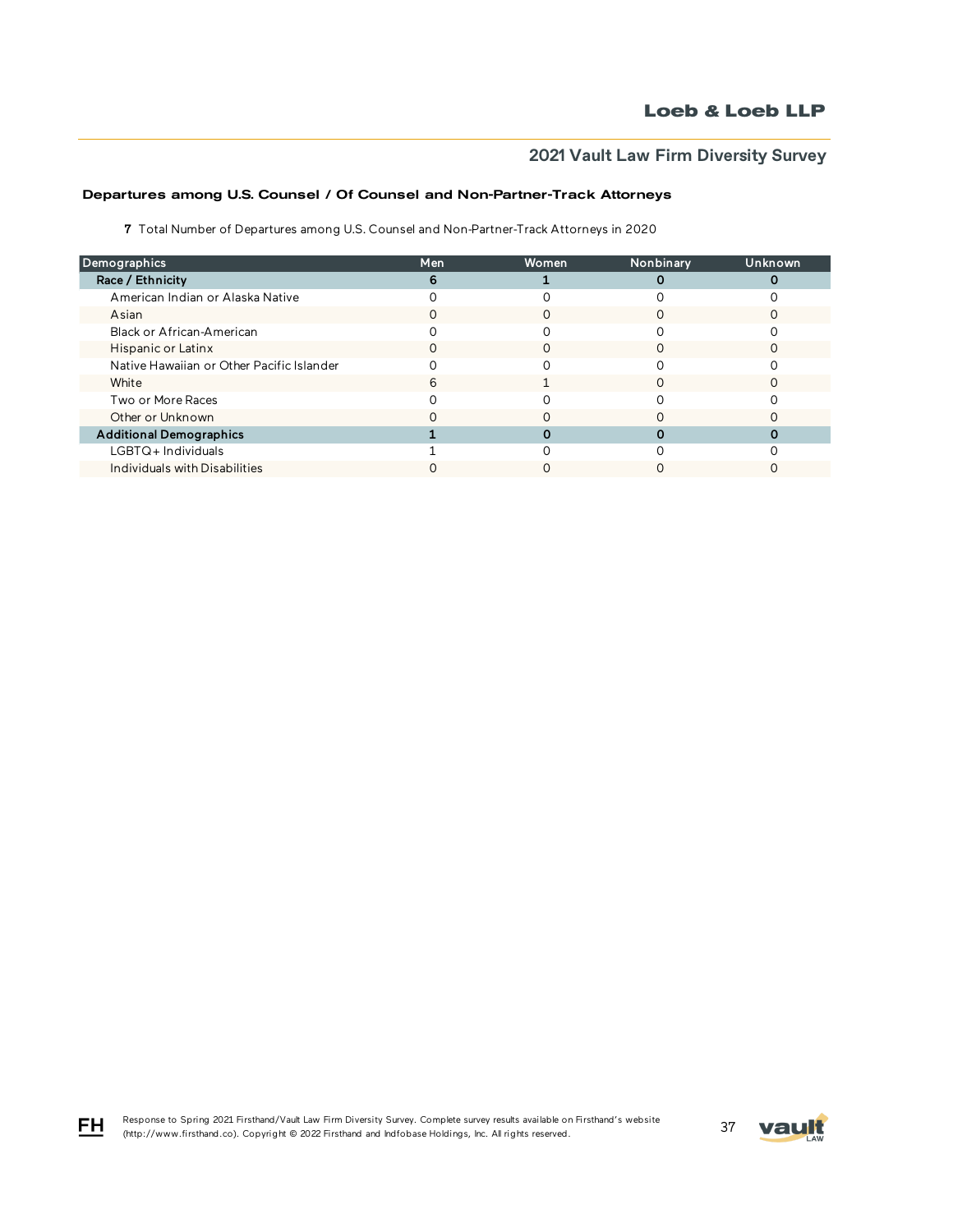## SUCCESSES AND PRIORITIES

### Top Three Accomplishments

#1 What are the firm's top three accomplishments or areas in which the firm has had its greatest success with respect to fostering diversity, equity, and inclusion within the firm?



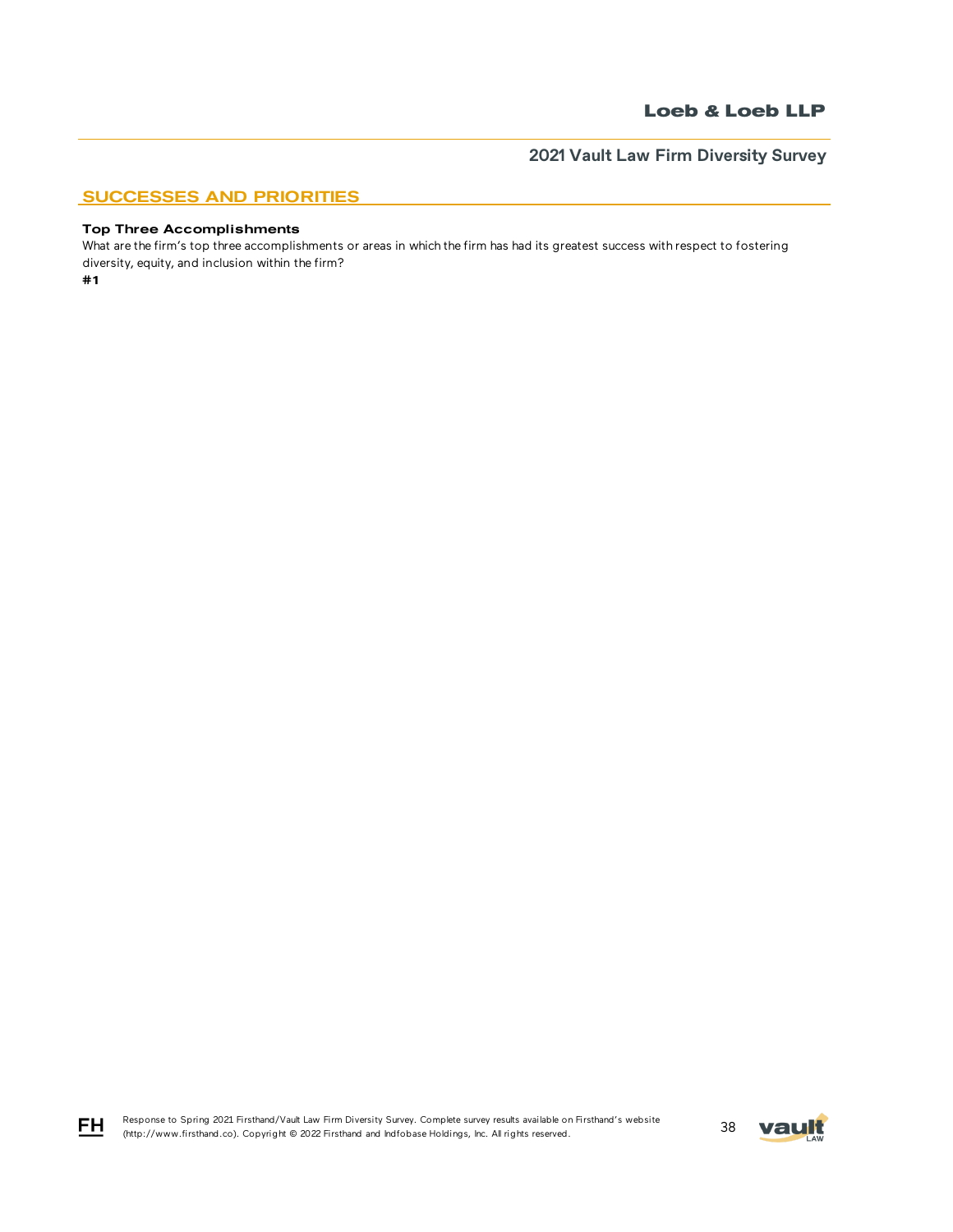# **2021 Vault Law Firm Diversity Survey**

### Top Three Accomplishments

What are the firm's top three accomplishments or areas in which the firm has had its greatest success with respect to fostering diversity, equity, and inclusion within the firm?

#2



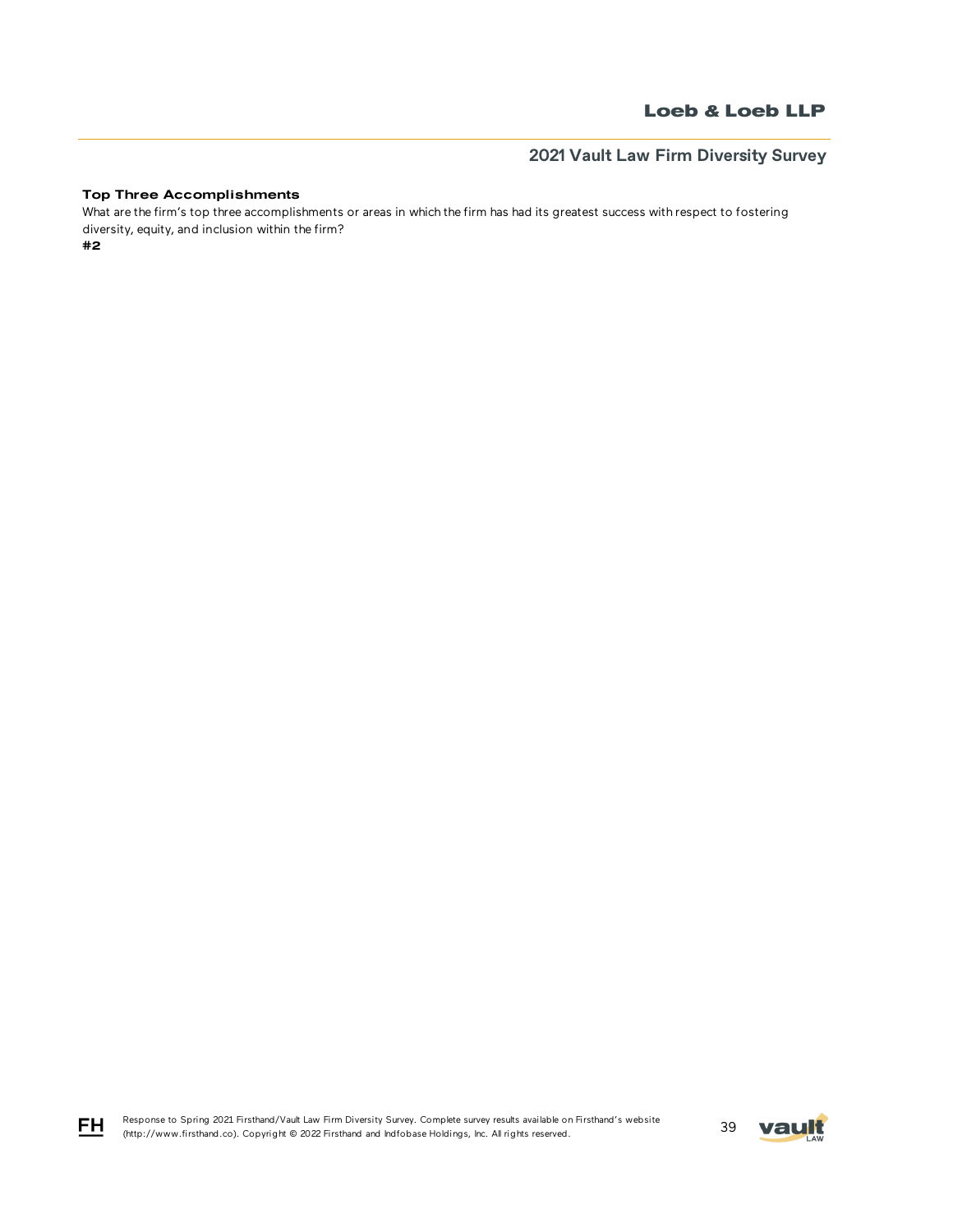# **2021 Vault Law Firm Diversity Survey**

## Top Three Accomplishments

What are the firm's top three accomplishments or areas in which the firm has had its greatest success with respect to fostering diversity, equity, and inclusion within the firm?

#3

Response to Spring 2021 Firsthand/Vault Law Firm Diversity Survey. Complete survey results available on Firsthand's website Response to Spring 2021 Firsthand/Vault Law Firm Diversity Survey. Complete survey results available on Firsthand's website<br>(http://www.firsthand.co). Copyright © 2022 Firsthand and Indfobase Holdings, Inc. All rights rese



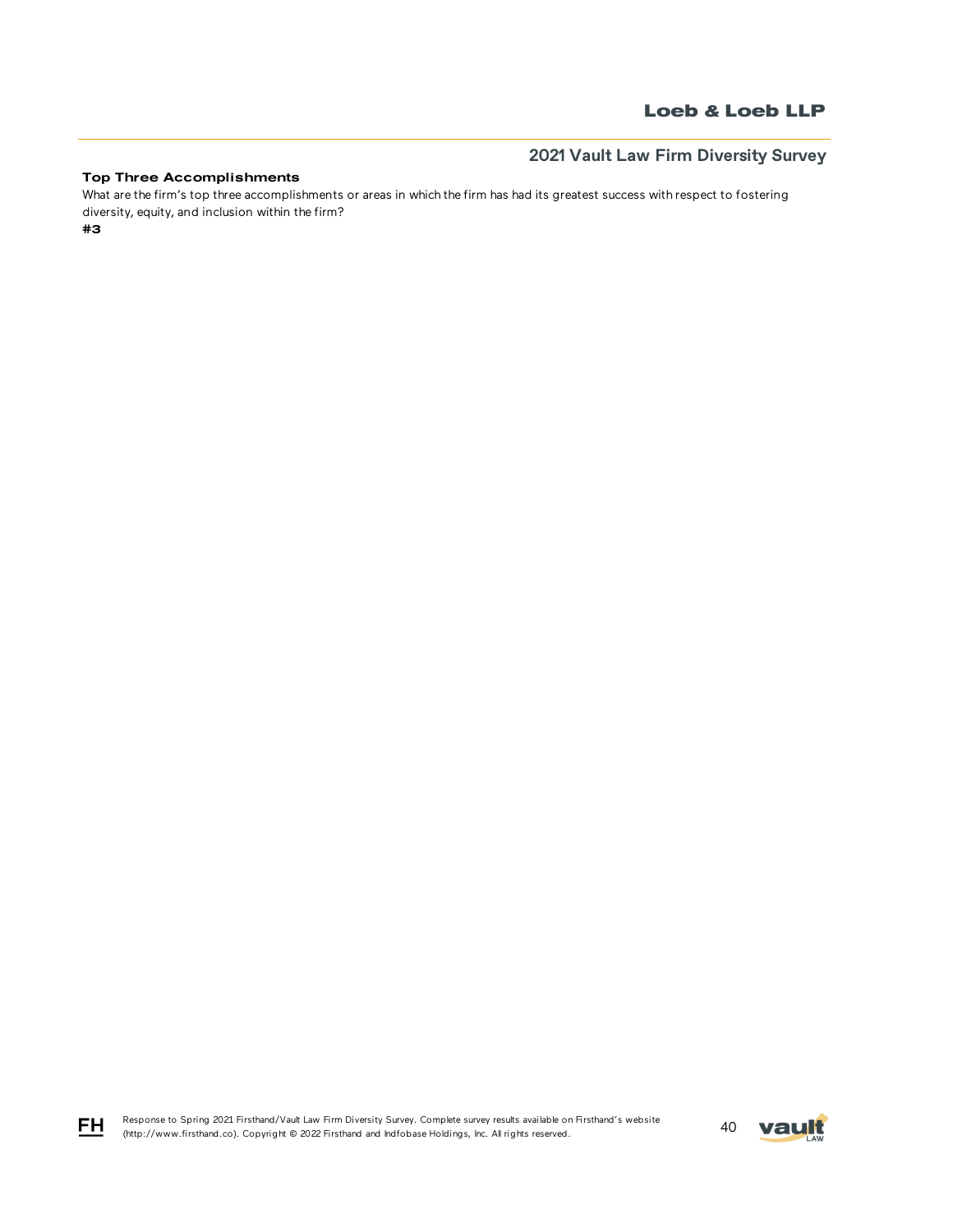# **2021 Vault Law Firm Diversity Survey**

## Top Three Priorities

What are the firm's top three priorities for advancing diversity, equity, and inclusion within the firm moving forward?

#1

FH

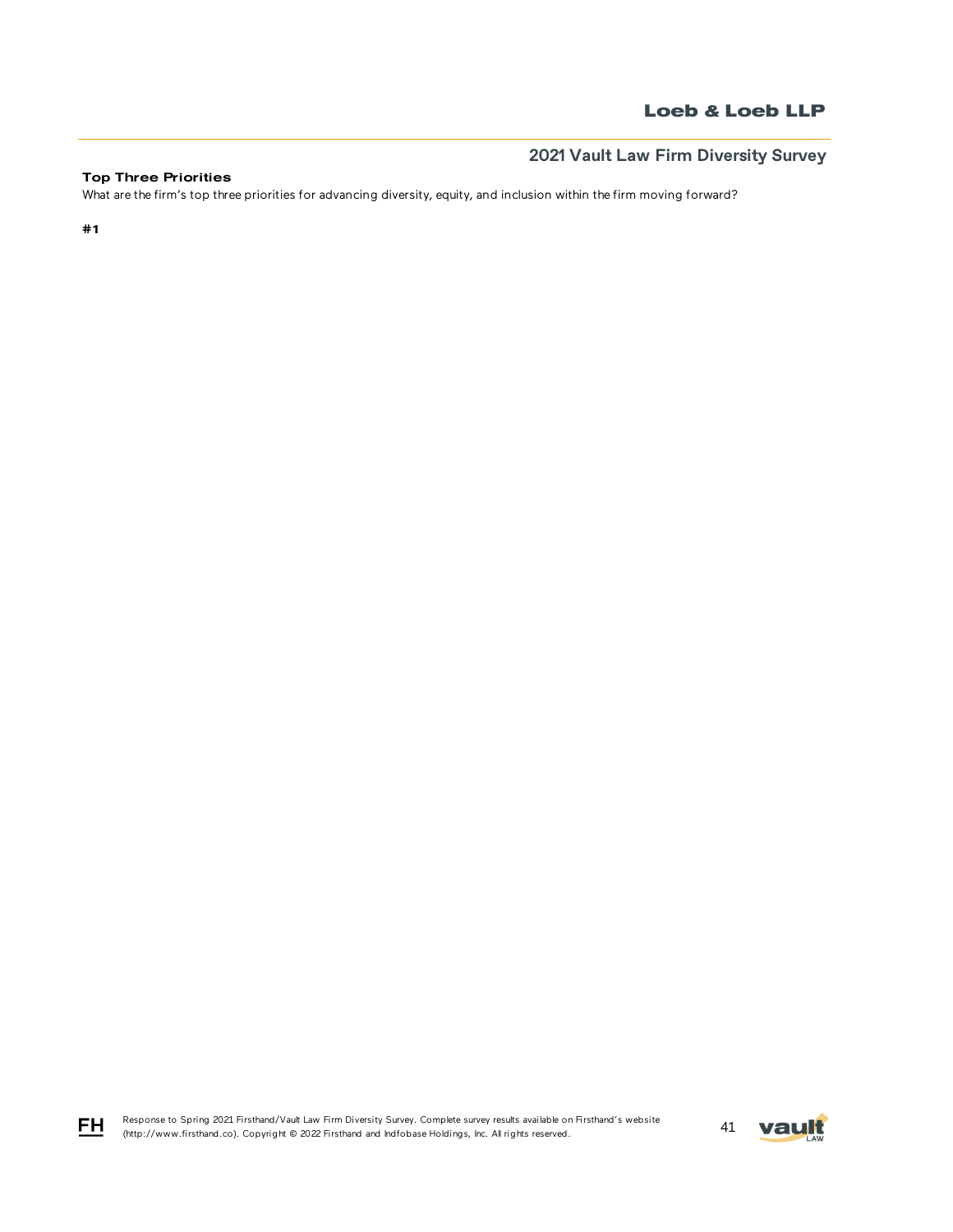*0*

# **2021 Vault Law Firm Diversity Survey**

## Top Three Priorities

What are the firm's top three priorities for advancing diversity, equity, and inclusion within the firm moving forward?

#2



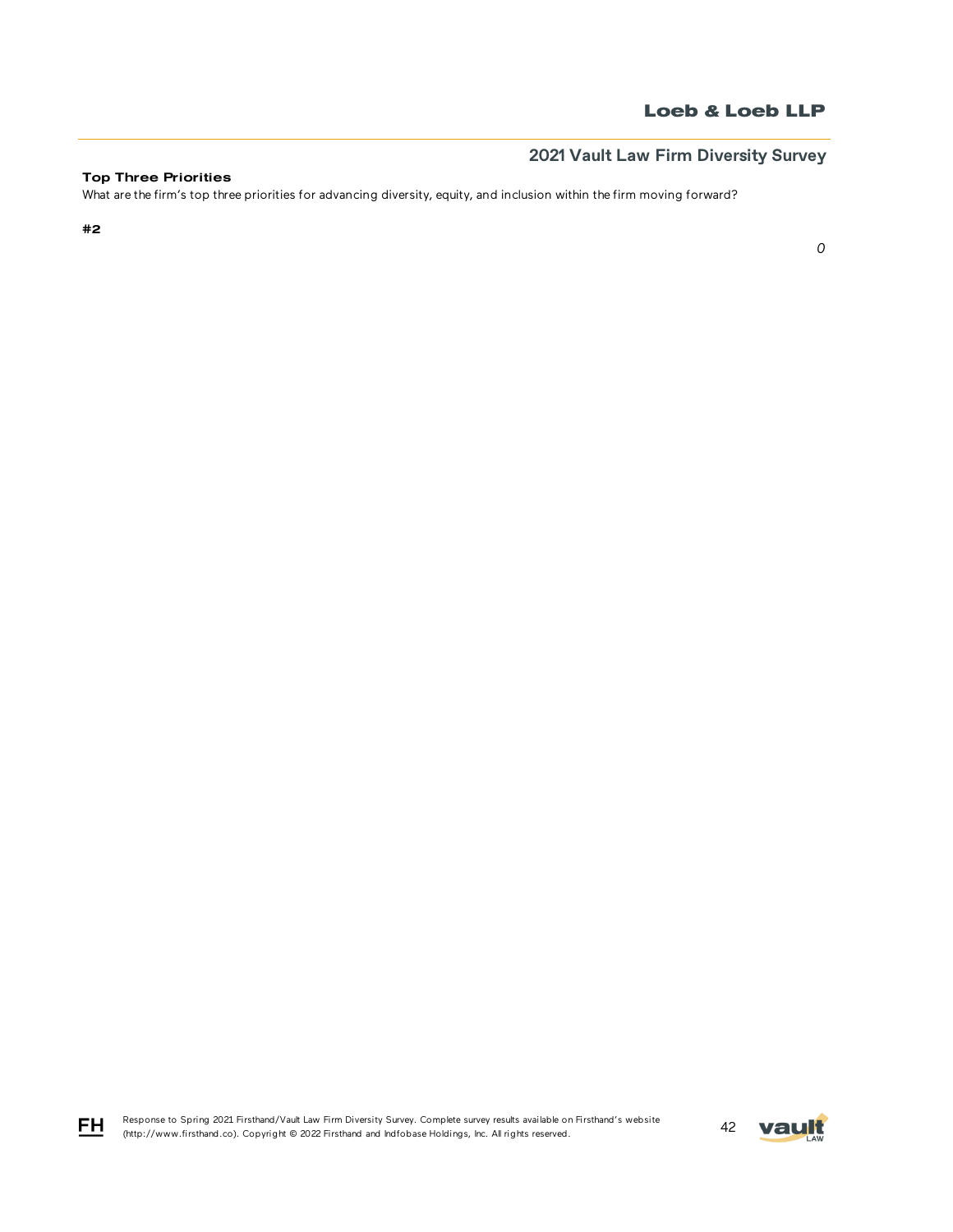*0*

# **2021 Vault Law Firm Diversity Survey**

## Top Three Priorities

What are the firm's top three priorities for advancing diversity, equity, and inclusion within the firm moving forward?

#3